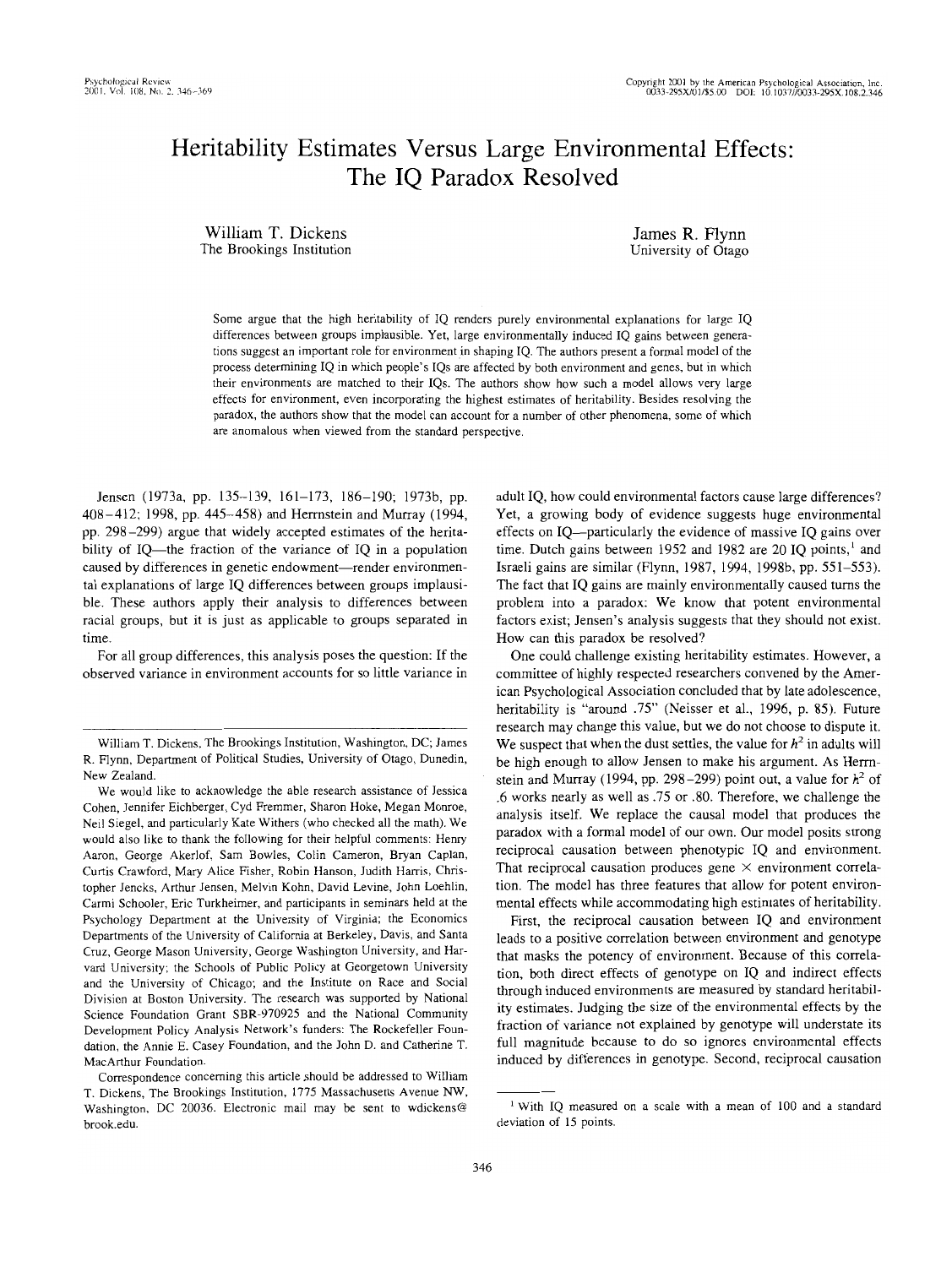produces a multiplier effect that inflates both genetic and environmental advantages by a process in which higher IQ leads one into better environments causing still higher IQ, and so on. Third, we hypothesize that at least three aspects of this process lead to averaging of many environmental influences. Because of the law of large numbers, this averaging allows environmental effects to be arbitrarily large relative to the variance of an index of their combined effect—even though they seem small relative to the variance of environmental effects not correlated with genetic endowment.

One factor that produces averaging of environmental influences also produces an additional multiplier effect. We believe that it is not only people's phenotypic IQ that influences their environment, but also the IQs of others with whom they come into contact. The latter is influenced by society's average IQ. Therefore, if some external factor causes the IQs of some individuals to rise, this will improve the environment of others and cause their IQs to rise. We call this the *social multiplier,* and it can play an important role in determining the impact of society-wide changes in our model.

Our model not only shows how environmental influences that appear small can have large effects on IQ, it also explains other observations that may appear anomalous from the perspective of a naive model. It explains increases in heritability as people age, the disappearance of shared environmental influences in adulthood, increases in the stability of IQ as people age, differences in the rate of gain and rate of decay of the effects of compensatory education, and the effects of adoption and cross-racial parenting. Our model can explain these things, but only if the direct effects of environment on IQ are large, though perhaps short lived, and only if phenotypic IQ has a large reciprocal effect on environment.

We are not the first to suggest that there is reciprocal causation between IQ and environment that leads to correlation of genes and environment. Both Jensen (I973a, p. 235; 1973b, p. 417) and Scarr (1985) have warned against interpreting correlations between environmental factors and IQ as proof of environmental potency, and both have emphasized the possibility of reciprocal causation (Jensen, 1998, pp. 179-181; Scarr, 1992; Scarr & McCartney, 1983). In fact, the model that Scarr (1992) described is very similar to our own, but our formal analysis of the model leads us to different conclusions. Bell (1968) and Bell and Harper (1977) examined the role that even very young children may play in shaping their environment. Jencks (1972, pp. 66-67; 1980), Jensen (1975), and Goldberger's (1976) response to Jensen (1975) show that all three authors had a clear understanding of how correlation between genetic endowment and environment could mask environmental effects. The notion of reciprocal causation of IQ and environment is at the core of Bronfenbrenner's bioecological model of development (1989) and kindred work by Ceci (1990) and Bronfenbrenner and Ceci (1994). Kohn and Schooler (1983) and Schooler, Mulatu, and Gates (1999) have estimated the reciprocal effects of the complexity of work and a measure of individual intellectual flexibility. The latter article also shows that intellectual flexibility is highly correlated with several more standard measures of cognitive ability. Jensen (1998, pp. 179-181) and Neisser et al. (1996, p. 86) precede us in suggesting that reciprocal causation of IQ and environment may explain the rise in heritability from childhood to adulthood. Harris (1995; 1999, p. 247) and Harris and Liebert (1991, p. 58) also discuss reciprocal effects and describe what we term multiplier effects as feedback loops and vicious cycles. Harris (1999, pp. 248-251) precedes us in arguing that social interaction can contribute to understanding large IQ differences between groups. Turkheimer and Gottesman (1996) and Turkheimer (1997) have developed an even more complex model than our own with illustrative simulations. Their simulations show high heritability coexisting with potent environmental factors. Winship and Korenman (1999) work out an example of environmental multiplier effects due to reciprocal causation between IQ and schooling.

With our model, we attempt to systematize and formalize what might seem to be a miscellaneous body of contributions and rigorously work out their implications. We believe that this clarifies the processes at work or at least renders coherent fruitful insights whose significance is not yet widely appreciated.

The article is divided into five sections. The first section states Jensen's argument against large environmental effects and the paradox implied.<sup>2</sup> The second provides a verbal introduction to our model by way of an analogy that shows how the introduction of television might have caused the large gains in basketball ability apparent in young people today. The third offers a brief account of how the model might work to explain IQ gains. The fourth presents a sequence of mathematical models that show how small environmental effects can have large consequences for IQ. The fifth section discusses the formal model, explores its explanatory potential, and discusses how it might be tested. Our conclusion reviews our findings and contributions.

#### Heritability Estimates, IQ Gains, and Factor X

Heritability estimates are often interpreted as assigning the dominant role in determining individual differences in IQ to genes, leaving environment with a minor residual role. Yet, massive IQ gains over time signal the existence of environmental factors of enormous potency over periods during which environmental change looks modest. For example, 18-year-old Dutch men tested in 1982 scored 20 IQ points  $(SD = 15)$  higher on a test derived from Raven's Progressive Matrices than did 18-year-old Dutch men in 1952. The gain was verified by comparing the scores of a random sample of the 1982 cohort (95% of it took military tests) with the scores of their own fathers (Flynn, 1994).

This last result shows that the main candidate for a genetic explanation could not be playing a significant role in IQ gains because differential reproduction patterns are not involved. The other genetic factor usually mentioned, hybrid vigor or outbreeding, may have played a role in the first half of the century. But the day when most Dutch were mating within small isolated groups is well in the past; certainly, no great change of this sort affected those born in 1954 and 1964, cohorts who show an eight-point IQ gain over only 10 years.

Data from other nations show large gains on a variety of different tests. Indeed, every one of the 20 nations analyzed to date

To the best of our knowledge, Jensen  $(1973a)$  was the first to formalize the argument, though others before him and since have made similar arguments. The version of the argument we will present is a modified version of the original (see Footnote 4).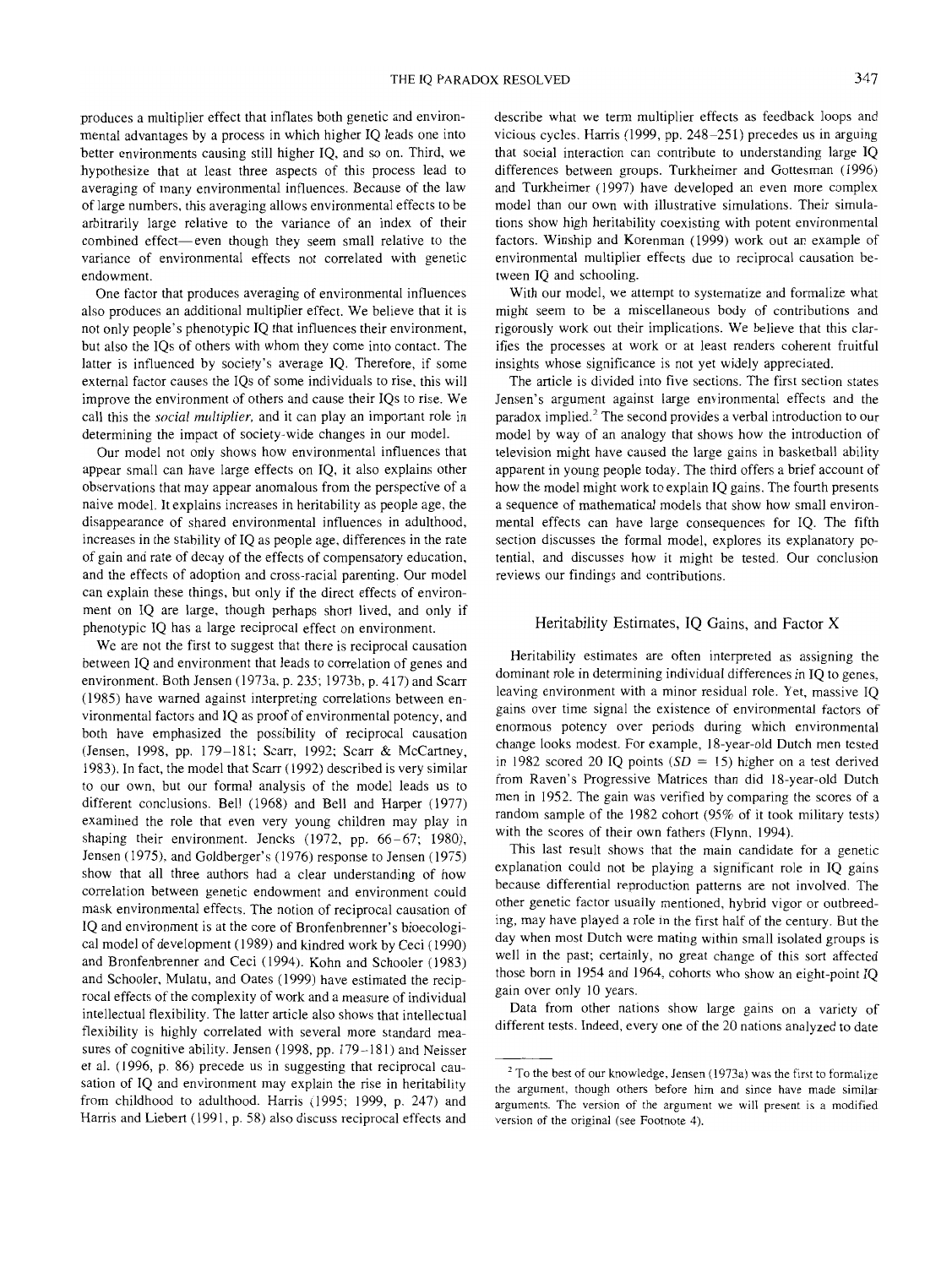show sizable gains since 1950 (Flynn, 1994), which poses the question: Why do environmental factors explain so little variance in heritability estimates?

The paradox is best seen by considering the argument made by Jensen (1973a, pp. 135-139, 161-173, 186-190; 1973b, pp. 408- 412) and more recently adopted by Herrnstein and Murray (1994, pp. 298-299). These authors develop a formal argument based on standard estimates of heritability of IQ that suggests that a purely environmental explanation for the difference in average IQs between Black and White Americans strains credulity. In this article, we are not going to address the question of whether differences in environments can explain the Black-White IQ difference. We believe that a somewhat elaborated version of the model presented here could shed some light on this question, but proper treatment would require us to develop that model and consider a range of evidence tangential to our main point.<sup>3</sup> However, Jensen's logic is equally applicable to differences between generations where environmental change must be the cause.

An application of this argument to IQ changes over time would begin with the assumption that the value of *h<sup>2</sup>* for IQ has not changed and is about .75. Further, assume that environmental differences causing IQ differences within a generation are the same as those causing differences over time. Finally, assume that environment and genetic endowment are uncorrelated at each point in time. If IQ gains are due solely to environment, then people from an earlier year can be treated as if they were a sample from a later year selected on the basis of an inferior environment for the creation of IQ. Imagine a sample of people alive today whose environmental quality for IQ was 2.00 standard deviations below the population average. If environmental factors account for 25% of IQ variance, this gives a correlation of .5 between environment and IQ. The correlation tells us how far the sample would regress towards the mean IQ of the population for each standard deviation of environmental deficit eliminated. So, a deficit of 2.00 standard deviations of environment would be needed to account for a 1.00 standard deviation IQ deficit.

If anything, this is an underestimate of the environmental deficit needed. As Jensen has pointed out, only a part of the environmental proportion of IQ variance is relevant to between-group differences. If we were to focus solely on the percentage of IQ variance that is both environmental and relevant to group differences, the value might be as low as 10 or 15%. If we put the percentage at, say, 11%, then an environmental deficit of "only" 2.00 standard deviations would be insufficient to account for a 1.00 standard deviation IQ deficit. The square root of .11 is about .33, and 1.00 standard deviation divided by .33 gives 3.00 standard deviations.<sup>4</sup>

Note the implications of this arithmetic: Dutch 18-year-old men gained 20 points (1.33 *SDs)* between 1952 and 1982. By this logic, a minimum of a 2.67 standard deviation gain in environmental quality would be necessary to account for their IQ gains. If we take into account that the passage of time cannot have had much effect on some significant fraction of environmental causes, the necessary gain for relevant environmental factors might be as much or more than 4 standard deviations. So, assuming a normal distribution for environments, the average Dutch man of 1982 must have had an environment whose quality was well into the highest percentile of the 1952 Dutch distribution. This hardly seems plausible if we think about the types of things that might have changed

and about their potential impact on IQ taking Jensen's argument as given.

The evidence for IQ gains over time is overwhelming as is the argument for a primarily environmental cause. Thus there must be something wrong with the analysis that suggests that an environmental cause is implausible. A prime candidate is the assumption that the environmental factors operating between the generations are the same as those operating within each generation. This brings us to the notion of Factor X. In the literature, Factor X has been proposed as an explanation for Black-White IQ differences and described as some aspect of the environment that handicaps practically all Blacks and practically no Whites (Lewontin, 1976). If potent, such a Factor X would explain the IQ gap between the races, and because it varies hardly at all within either race, it would make no substantial contribution to IQ variance within races. Therefore, it would be compatible with the low fraction of variance attributed to environment in heritability estimates.

There are problems with the Factor  $X$  explanation for Black-White differences (see Flynn, 1980, pp. 56–63), and those problems are clearly insurmountable for a literal Factor X explanation for IQ gains over time. Every plausible factor suggested to explain IQ gains, whether better schooling, better nutrition, altered attitudes to problem solving, smaller families, or the increasing popularity of video games, affected some before others and has a differential impact at any point in time.

One can make the Factor X argument more plausible by modifying it slightly. Effects need not be literally uniform if what is happening is a shift in the mean of the distribution of some

4 Jensen's (1973a, 1973b) initial version of this argument is somewhat different from what we have presented here. He argued that only sources of between-family environmental variance were candidates for explaining IQ differences between groups. Therefore, he did not use the correlation of all environmental differences with IQ but the correlation of between-family environmental differences with IQ to compute the necessary regression to the mean. A problem with the original version of Jensen's argument is that even though variance may partition neatly into between- and within-family categories, real world causes do not (Turkheimer, 1991). Suppose, for example, that lead paint in a household reduces the IQs of children who eat or breathe the lead. Not every child in the household will inhale or ingest the exact same amount. Thus, the presence of lead paint could produce both within- and between-family differences in IQ, and removing lead from the environment could reduce both sources of variance. Further, there is no reason that group differences in adult IQ cannot be attributed to contemporaneous environmental differences. In fact, evidence and analysis presented later suggest that childhood environmental differences may play a vanishingly small role in explaining differences in individual adult IQ. This is probably why Herrnstein and Murray (1994) adapted Jensen's argument, dropping his distinction and generously considering that both between- and within-family environmental differences could contribute to group differences. Generous because, no doubt, Jensen is correct: Much of what produces "environmental" variance are causes no one could ever hope to manipulate and could not play a major role in explaining IQ gains over time. Jensen (see his discussion, 1998, pp. 445-458) also seems to have moved to the view that it is inappropriate to focus exclusively on betweenfamily effects.

<sup>&</sup>lt;sup>3</sup> We will return briefly to this issue when we suggest that a slight elaboration of our model can rationalize the results of transracial parenting and adoption studies.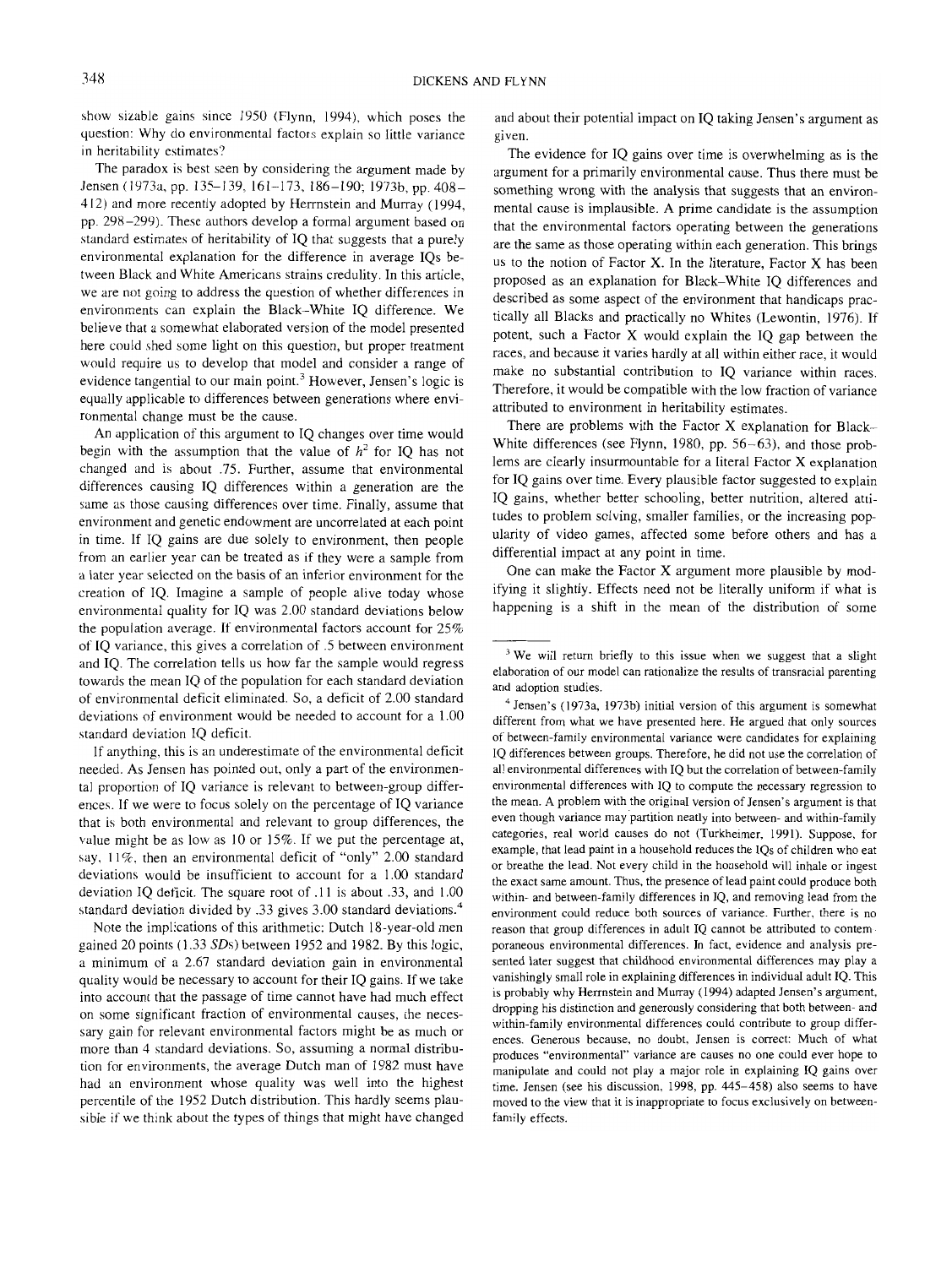environmental causes over time. A shift in the mean of a distribution can result if some people are affected by a change but others are not. However, that only pushes the problem back to the starting point of Jensen's argument. If we are changing the mean of the distribution of environmental influences, it would appear we would have to change that mean a great deal relative to the existing variance of environmental factors to have a large-enough effect on IQ. It was the very size of that change that we found implausible and that motivated our consideration of Factor X. Something is wrong with the logic of the argument that heritability estimates imply small environmental effects.

### A Sports Analogy

The argument for the weakness of environmental factors just discussed assumes the independence of environment and genetic endowment. Although the possibility that the two are correlated is recognized, the assumption has been that it did not matter whether genes expressed themselves purely through biological mechanisms or through environmentally mediated paths. However, together, the Gene  $\times$  Environment correlation and the mechanism we believe causes it radically alter the implications of heritability estimates for the potential effects of environment on IQ. Our model of the effects of environment on IQ shows that the potential impact of even very small changes in environment could be very large, even if we accept the largest estimates of the heritability of IQ.

The model is abstract. To make the ideas more concrete, we use a sports analogy. Since 1945, many Americans have turned to basketball over baseball, and basketball skills have escalated enormously. Assume that it could be shown that a reliable measure of basketball-playing ability was highly heritable in the U.S. population (call that measure BP), and that BP showed a substantial upward trend over time. The amount of time people spend playing and practicing basketball has escalated over time, but at any particular time, individual differences for practicing and playing are also large, and by the logic of the argument described in the previous section, those differences could not account for much of the variance in ability. This poses a familiar paradox: The absence of differential reproductive patterns for BP show that genetic causes of BP gains cannot be important, and therefore BP gains must be largely due to environmental factors. However, Jensentype calculations render environmental hypotheses ludicrous. Either we must posit a mysterious Factor  $X$  or an environmental difference between the generations amounting to several standard deviations.

# *Gene X Environment Correlation: Matching and the Masking Effect*

The standard model that poses the paradox assumes that environment and genetic endowment are uncorrelated. Applied to basketball, this implies that good coaching, practicing, preoccupation with basketball, and all other environmental factors that influence performance must be unrelated to whether genes contribute to someone being tall, slim, and well coordinated. For this to be true, players must be selected at random for the varsity basketball team and get the benefits of professional coaching and intense practice, without regard to build, quickness, and degree of interest. Indeed, random assignment must hold at all levels, from informal pickup games on weekends to selection for the NBA or WNBA, and those who hate basketball must participate with the same enthusiasm as basketball fanatics.

This obviously doesn't happen. If someone's genes predispose them to be good at basketball, then somewhat better play alone is likely to lead him or her into an environment supportive of better performance. The match is not perfect, of course, but the tendency is pronounced. To the extent that environmental quality is matched with genetic endowment, there will be a tendency for identical twins to resemble one another for BP because their shared genes make them likely to have environments that are very similar for the production of BP—whether they are raised together or separated at birth. Despite being raised together in the same home, adopted and unadopted siblings may experience very different quality BP environments, ones matched to their differences in genetic endowment. Heritability estimates will credit genes with creating BP differences that would not exist were genes and environment truly uncorrelated—for example, if everyone irrespective of height played only pickup basketball once a month. Here is something that acts as a *mask.* Thanks to the matching of environment and genetic endowment, the standard causal model based on heritability estimates can hide the potency of environmental factors.

# *Multiplier Effects*

Our account of the masking effect might be taken as positing that genes get matched to environments by way of some direct impact, but genes can get matched with environments of corresponding quality only through genetically influenced traits. For example, a father who loves basketball and who has a son with slightly better than average genes for the relevant physical traits is likely to play basketball with his son at an early age, and they are likely to play together more often than most. The son may become a bit better at basketball than others his age and may frequently be an early pick when teams are chosen in the school yard. This makes him feel good, so he begins to prefer basketball to other sports. The extra practice makes him better still, and the better he gets, the more he enjoys basketball. He is far more likely than most to be singled out for membership on a school or recreational team where he will receive expert coaching. Such a young person is likely to become a very good basketball player—much better than he would be if his only distinction was the minor physical and social advantages posited at the outset.

Now imagine what happens if part of the boy's initial advantage is removed. Assume that the boy plays basketball in high school, but also becomes less influenced by his father and discovers an interest in chemistry. He decides he wants to become a chemist, and even though he still loves basketball, he is less focused than are his teammates and spends more time on homework than they do. With less than peak effort and only a moderate biological advantage, he may never be quite good enough to earn a basketball scholarship. In college and adult life, his basketball ability could enter a downward spiral in which he plays less, his skills decay, his enjoyment diminishes, and he plays less still.

This analogy illustrates several things. First, it demonstrates an important feature of the matching process. The boy enjoyed several environmental advantages *as a result of his initially higher*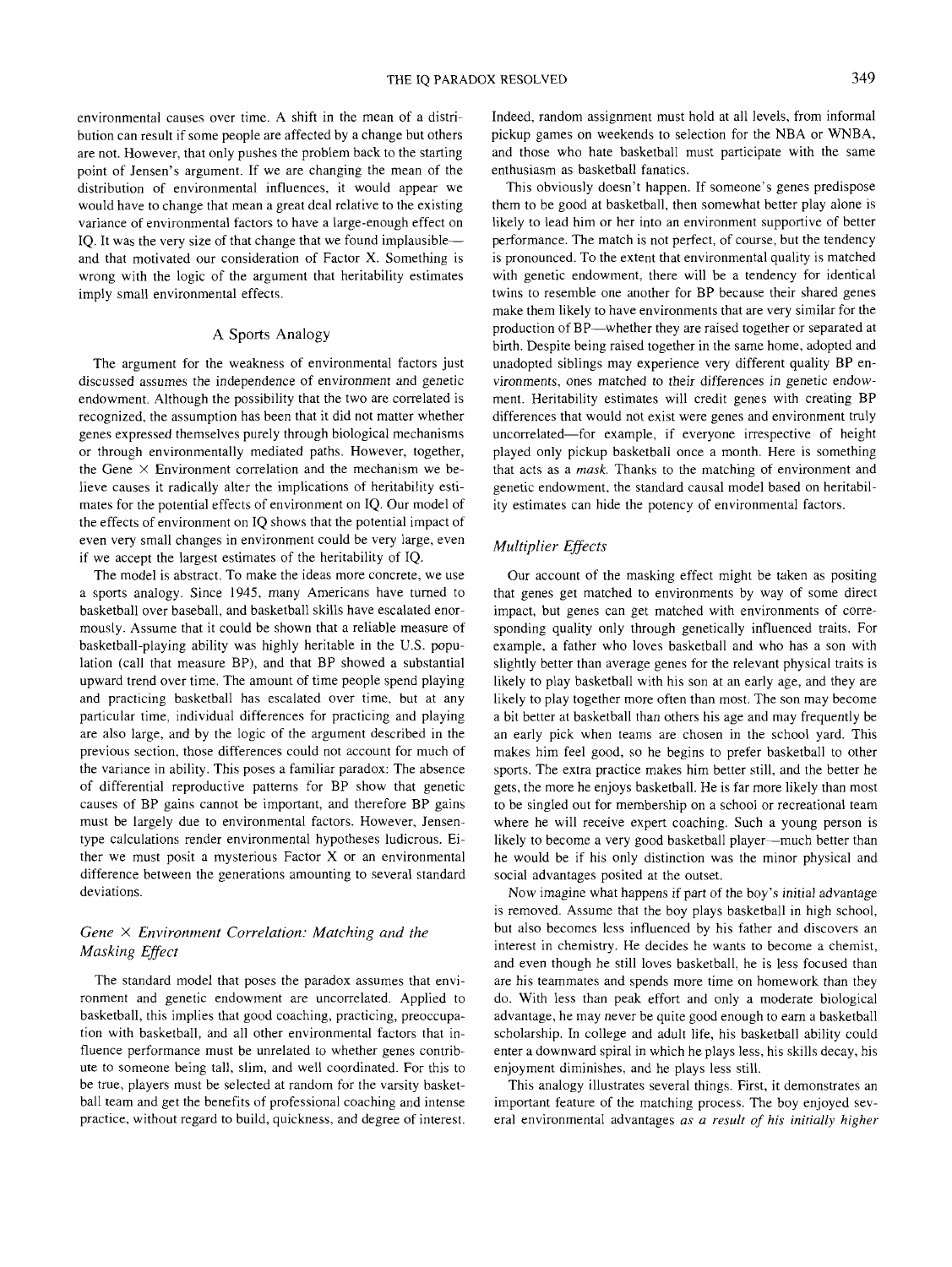*ability.* People who are born with a genetic advantage are likely to enjoy an environmental advantage as a result—though in our analogy there was a confounding of an initial genetic and environmental advantage (the father's interest in basketball). The genetic advantage may itself be rather small. However, through the interplay between ability and environment, the advantage can evolve into something far more potent. So we have found something that acts as a *multiplier:* The process by which the ability of an individual and the environment of an individual are matched can increase the influence of any initial difference in ability whether its source is genetic or environmental.

High ability may not always be matched to a better environment than low ability. Sometimes being bad at something may lead to an enriched environment. A person with a physical disability may be put in a special program with intense individual instruction to help him or her overcome that disability. However, we are convinced that the positive matching of ability and environment dominates in nearly all circumstances having to do with either basketball or IQ.

Although the boy in our analogy profited from both good genes and environment, the advantage could have been environmental only—the fact that his father enjoyed basketball. Our analogy shows that *anything* that makes someone better at something improves skills that improve environment that improves skills and so forth. Our analogy also shows that there can be a *de-escalation* once the original environmental advantage is removed. Once the boy escaped the ongoing influence and encouragement of his father and withdrew some of his interest from basketball, his skills deteriorated, which led to a further loss of interest and a further drop in skills. This second point will prove significant when we address some problems in the IQ literature: why the effects of intervention and adoption on IQ diminish, why the stability of IQ increases, and why the heritability of IQ increases with age.

Our focus on an individual's life history means that we have not yet addressed the central problem: changes in the average level of basketball playing ability in the population. One solution to the problem might be to assume some change (e.g., that TV popularized basketball) caused a small increase, on average, in people's interest in basketball. Such a change might kick off multiplier effects at the individual level that for many individuals snowball into very large changes in ability. However, imagine a society in which many individuals are playing more basketball and getting better at it. If the mean BP of the whole population rises, this will eventually have an enormous impact on the basketball milieu—on the quality of interaction between players, the interaction between players and coaches, the interaction between coaches, and so forth. In other words, even a modest rise in group mean BP can boost the group mean further, and that boost can mean a further boost. We call this process the *social multiplier.* Although not necessary for our explanation of IQ gains over time, it qualitatively changes the model so that it becomes easier to provide an explanation.

### *Averaging Transient Environmental Factors*

We now shift our attention away from matching, or the process by which environmental factors become correlated with genetic endowment, toward the environmental factors that are not correlated with genetic endowment: the ones that cause the residual variation in BP after the direct and indirect effects of genetic endowment are factored out. For huge BP gains over time to occur, there must be some new environmental factor, also uncorrelated with genes and ability, that proves potent, such as TV enhancing the popularity of basketball. When we say it is potent, we mean that it is very powerful compared with the environmental influences producing the cross-sectional environmental variance that we observe. The reason it is potent has to do with persistence over time and across individuals. It is a consistent environmental influence, whereas many other environmental factors are relatively fickle. Only a consistent environmental factor can rival the potency of genes; after all, our genetic endowment is always with us.<sup>5</sup>

Why do most uncorrelated environmental factors have little persistent or cumulative effect? A father may play basketball with a son one year, but his job may not leave him time for it the next year. In any case, most children go through phases where their interests shift from one pursuit to another, and nearly all boys eventually outgrow playing basketball with their dads and move on to other pursuits.

We posit that a person's ability at any point in time depends on a sort of *average* of all the environmental influences, both good and bad, that have contributed to the total effect of environment on ability over time. That entails something about variance. Purely environmentally induced variance (that part measured by  $1 - h^2$ ) reflects how the average of changing environmental factors over time varies from individual to individual. At each point in time, each individual is subject to some environmental influences that have not been induced by that person's genetic influences. We will refer to these as exogenous environmental influences. Many of these influences will change over time. Treat these experiences as draws from a distribution of possible environmental influences and assume that current ability is affected by an average of current and past draws from that distribution. Then, as the number of experiences being averaged increases, the ratio of the variance of exogenous environmental effects on current ability across individuals to the variance of the underlying experiences will become smaller. This has important implications for the paradox we are considering. It means that if exogenous environmental effects are the average of a sufficiently large number of different experiences over time, a shift in the mean of the distribution of those experiences that is small relative to the variance of the distribution of those influences could be large relative to the distribution of environmental effects on ability across people.

Consider what happens when we go from single flips of a coin to a long sequence of flips. Assign values of 2 to heads and 1 to tails. If we flip the coin a number of times and record either a 1 or a 2 depending on the outcome, the variance of each flip around a mean of 1.5 is .25 and the standard deviation is .5. However, if we compare several sequences of 100 flips, the variance of the mean of each sequence will be much less than that of a single flip. The odds against even one sequence having a mean of either 2.0 or 1.0

<sup>&</sup>lt;sup>5</sup> Of course, any particular genetic effect may not be constant or even present at all ages. However, we suspect that at least some of the contribution of genes to differences in intelligence is due to physiological differences that they induce, and that those differences are far more constant across a person's life than nearly all environmental influences.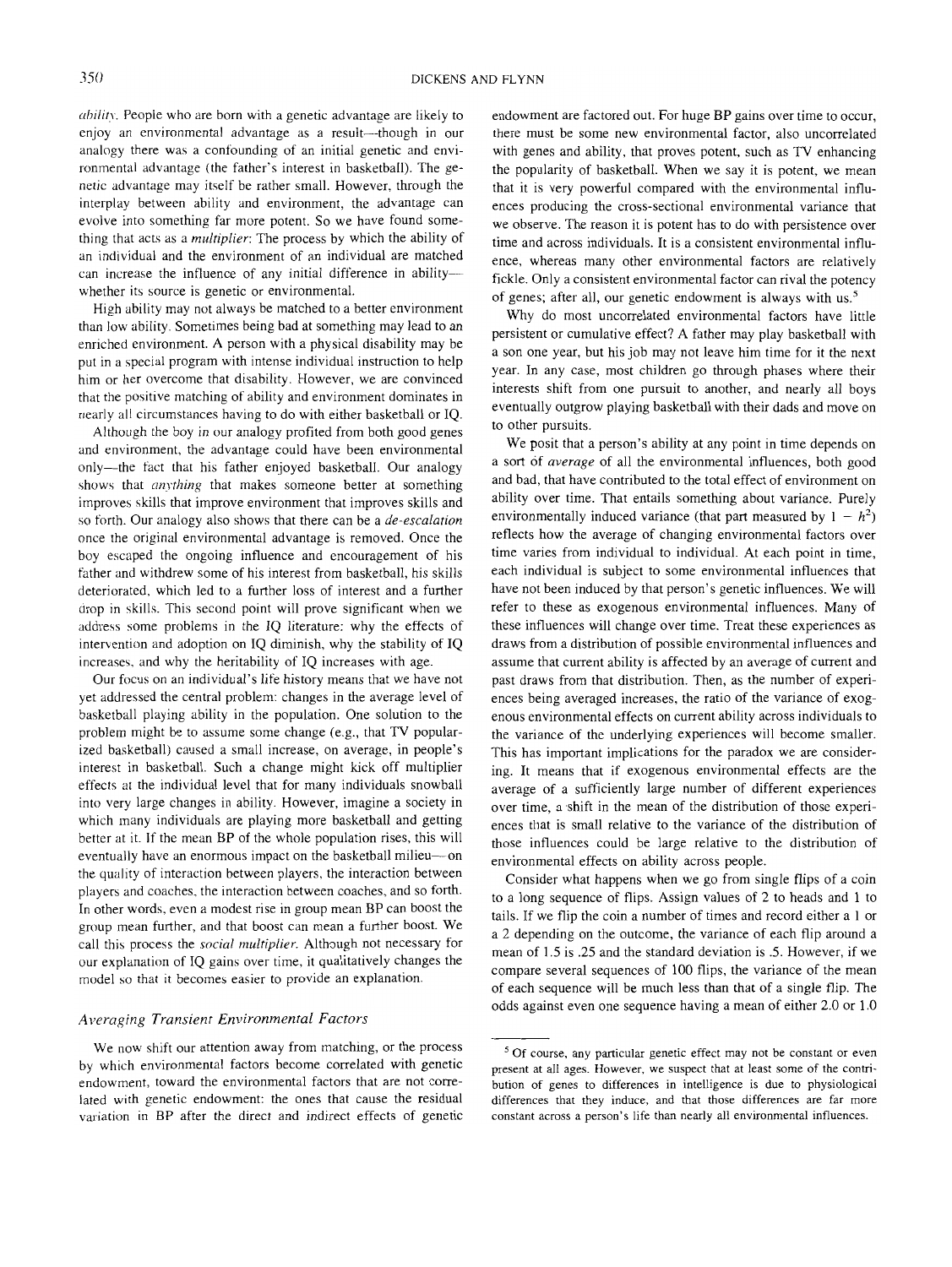become astronomical. The variance of the sample mean of 100 flips will be .0025 for a standard deviation of .05.

Now suppose we add a persistent environmental factor, even a rather weak one, to a collection of transient factors. In the coin analogy, we will equate this with raising the value of heads from 2.0 to 2.1 and tails from 1.0 to LI. It may look as if this would make little difference because the expected average only rises from 1.5 to 1.6. The gain is small compared to the standard deviation of a single flip (0.1 is one fifth of 0.5). But note how large the gain is compared to the standard deviation of the average of 100 flips; the 0.1 added to the mean is twice the standard deviation of 0.05.

The impact of one persistent factor on an average of many changing factors is relevant to our basketball analogy. Assume there are environmental factors uncorrelated with genes and not caused by an individual's ability that affect a person's ability to play basketball. Assume they are constantly changing. Then, at any point in time, a persistent environmental factor that raises the mean of the distribution of transient factors can have a very large impact compared to the standard deviation of individual differences induced by exogenous environmental influences. At any given time, the "fathers playing with sons" environmental factor, taken as one transient factor in a complex of many, is weak. But if your father plays basketball with you every day for 10 years, that becomes a big environmental influence.

### *Averaging and the Social Multiplier*

If averaging over time is potentially important, how might it occur? First, the direct effect of environment on performance will extend beyond the environment at a particular instant and will include environmental influences that have impacted over some period of time before that instant. Second, today's ability and today's environment are correlated, because the better you are at basketball, the more likely you are to be doing something today to improve your skills. So the fact that past environmental influences have affected today's ability makes today's environment a sort of weighted average of all environments experienced in the past. Third, each individual's basketball ability will be affected by the BP of other people. By definition, any enhancement of individual BP raises the population's mean BP and through social interaction that may raise each individual's BP. This collective averaging further diminishes the importance of random individual environmental influences, whereas consistent factors acquire an impact beyond what we would expect viewing the individual in isolation.

The social multiplier provides the last piece in the puzzle of huge basketball-performance gains over time. We will choose a plausible starting point, 1950, as the year that TV viewing became widespread in America. Before that time, baseball was dominant. But the big baseball park lost something when transferred to the small screen, whereas the confined basketball court fit easily. The growth of TV served as a trigger, a causal factor significant enough to shift attitudes, and the attitude shift eventually fueled a social multiplier. The televised games caused many people to take basketball more seriously, and the technique of the best professionals reached into every home. Playing basketball became a more common after-school and weekend activity, beginning young and extending into middle age. The effect on any one person might

have been modest, except for the fact that a lot of people were getting interested. That made it easier to find pickup games, the players took them more seriously, and each person's skill escalation gave others something they could imitate and something they could try to match. People started being able to shoot with either hand and make slam dunks, coaches began to expect these skills, schools hired better coaches, lots of people began to watch basketball, and lots of people began to applaud those with good skills. Through such a process, the introduction of television could reasonably be seen as the cause of the massive gains, even though how much basketball people watched was only weakly correlated with their ability (controlling for their genetic endowment).

# IQ Gains Over Time

How do the concepts developed in our basketball analogy transfer to explaining IQ gains over time? The potency of environmental factors between generations is undeniable. Why does environment seem such a weak cause of differences when existing heritability estimates are used to deduce their size effects in the context of the standard analysis described in the first section of this article? We assume that within a generation, there is a high correlation between favorable genes for IQ and quality of environment. Support for this assumption can be found in Jensen's recent summary of the heritability literature (1998, pp. 179-181) in which he traces the almost complete collapse of the betweenfamily percentage of IQ variance as people age. As he says, the most parsimonious conclusion is that as people mature and the influence of family wanes, there emerges a match between genes and environmental quality. In addition, recall the familiar correlations between IQ and income, occupational status, years of education, and other factors, all of which are indexes of environmental quality. Much of Herrnstein and Murray's (1994) book *The Bell Curve* was devoted to demonstrating the existence and importance of these correlations. The match between genes and environment means that environmental factors, however potent, to a large extent just reinforce the advantage or disadvantage that genes confer. So the match *masks* the potency of environmental factors.

Between generations, the mask slips. For it to do its work, the worse environment of the earlier generation would have to be matched by worse genes for IQ; and the better environment of the later generation would have to be matched by better genes for IQ. However, because the two generations are equivalent for genes, there is no matching and therefore no masking. The potency of environmental factors stands out in bold relief.

Now let us focus on how environmental factors that are uncorrelated with genes and ability impact on people. One's IQ reflects in part the *average* of many past environmental influences. Once again, this averaging means that factors that both raise the mean IQ and persist over time can loom large compared to the standard deviation of an index of environmental effects. Note that given the structure of the argument, it is not necessary for there to be a single persistent factor to get this effect. A multiplicity of factors that raise the mean of the distribution of environmental influences will be equivalent to adding a constant positive environmental effect. Thus, we need not be looking for changes that are persistent across all individuals at all points in time. We need only find factors that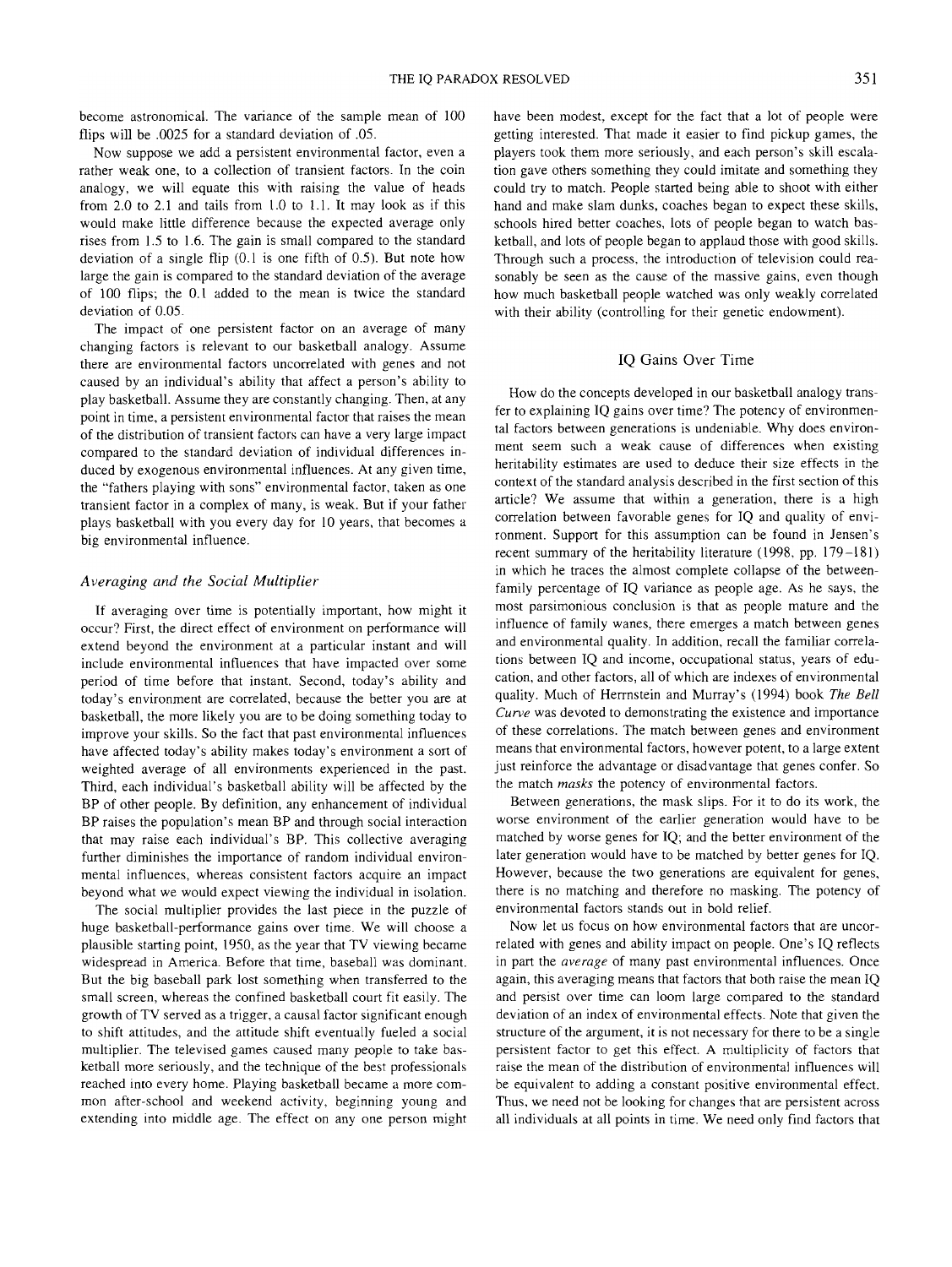have changed the mean of the distribution of environmental effects.

We can suggest several possible triggers of this sort. However, we want to emphasize that we cannot, at present, show that any of the specific triggers we suggest have actually contributed to IQ gains over time; and we accept that there may well be triggering factors not on our list. Our purpose is merely to suggest some possibilities, so readers can understand how the model *might* apply.

Thanks to industrialization, it is likely that the cognitive complexity of the average person's job has increased over the last century. There is no doubt that more-demanding educational credentials control access to a wide range of jobs. There are far more people in scientific, managerial, and technical positions than ever before.<sup>6</sup> Increased leisure time is another possible trigger for IQ gains, as some activities undertaken during extended leisure (reading, puzzles, games such as chess) may be honing people's facilities.<sup>7</sup> Radio and television may be factors. It is possible that the machinery we increasingly surround ourselves with (e.g., cars, phones, computers, and VCRs) have increased the demands on our cognitive capacities. The shift to fewer children in each family, affording more time to cater to children's curiosity and richer individual interactions, may have played a role. Some or all of these may have contributed to a significant attitude shift: The current generation may take abstract problem solving far more seriously than preceding generations did.

The direct effects of these changes need not be large. But because they are widespread and persistent trends, they could loom large relative to the many less-constant environmental influences that produce most differences between people. Further, once whatever triggers the process gets it going, the individual and social multipliers begin their work. A person whose school, job, and gadgetry are more cognitively demanding than those of his or her parents may choose more-demanding leisure activities and a moreintelligent spouse. This may boost his or her IQ further, leading to further improvements in the personal environment that the individual creates. At the same time, other people are coping with more-demanding environments as well. So, their cognitive abilities rise and that affects their lives. With many people experiencing rising cognitive ability, the cognitive quality of social interaction escalates. Lunch conversations, family chat, and game and puzzle play move up a notch in sophistication. These social changes produce further changes in individuals, which again work their way through the individual multiplier. In the end, the small initial triggers can produce a huge cumulative change in mean IQ. Everyone will, of course, have their favorite list of triggers. More research is necessary to identify the actual chain of causation.

### Three Formal Models

Our models give formal statement to our four key concepts: how the matching of genetic endowment and environment produces a Gene  $\times$  Environment correlation that can mask environmental effects; how the process that produces matching can act as a multiplier of environmental influence; the significance of the fact that the environmental influence on IQ is the average of a number of environmental effects; and the enormous potential of the social multiplier. All four are embedded in our most elaborate model.

However, as an aid to presentation, we will use two simpler models that clarify some of our key concepts without the complexity of the final version.

### *Model 1: Matching and Masking Environmental Effects*

The following linear model can be used to decompose the variance of phenotypic IQ:

$$
M_j = aG_j + vE_j. \tag{1}
$$

 $M_i$  is the measured intelligence of person *j*,  $G_i$  is that person's genetic endowment, and  $E_j$  is a measure of how conducive person *j's* environment is to the development of IQ. The model does not divide *E* into between-family environment and within-family environment as is usually done.<sup>8</sup>

The coefficients *a* and *v* represent the impact of genes and environment on test scores. Now, if  $M_i$  and  $G_i$  and  $E_i$  are all measured in terms of standard deviations from their means, and if *G* and *E* are uncorrelated, the correlation of *G* or *E* with *M* will be the coefficient of that variable *(a* and *v,* respectively). Also, the square of the correlation coefficient will be the fraction of variance in *M* explained by the variable.

In other words, if we interpret Equation 1 as a causal model of the process generating IQ and make the assumption that *G* and *E* are uncorrelated, then the logic of Jensen's or Herrnstein and Murray's argument is inescapable—it will take a huge change in *E,* measured in standard deviations, to produce the 1.33 standard deviation change in *M* (mean IQ) that occurred in the Netherlands. However, the assumption that *G* and *E* are uncorrelated is clearly false. All parties to this discussion seem to agree on this.

Therefore, we need to take the next step and ask how the interpretation of Equation 1 changes if *G* and *E* are correlated. To answer that question, we write the following equation for the environmental effect on a person's test score  $(E_i)$ :

$$
E_j = rG_j + e_j. \tag{2}
$$

The environmental effect is equal to the correlation between individuals' genetic endowments and their environments *(r)* times their genetic endowments  $(G<sub>i</sub>)$ —plus a term  $(e<sub>i</sub>)$  for environmental factors causing a mismatch between genes and environment.

<sup>&</sup>lt;sup>6</sup> There is a large literature in sociology questioning whether jobs actually have become more complex. Our reading of summaries such as Spenner (1983) is that even though it is hard to judge whether work has become more autonomous, and examples of individual occupations that have become less cognitively demanding can be found, the change in the occupational composition toward jobs requiring more cognitive skills (as evidenced by their educational requirements) dominates any changes within occupations. Strong evidence of increasing demand for cognitive skills is the stable or increasing return to education in the labor market in the face of a great increase in the supply of educated labor over the last century and particularly in the last several decades (see Burtless and Pierce, J996).

<sup>&</sup>lt;sup>7</sup> Schooler and Mulatu (in press) present evidence that leisure time activities affect cognitive skills.

<sup>&</sup>lt;sup>8</sup> This is because we do not believe that this dichotomy coincides with the dichotomy between group-difference-relevant *E* and group-differenceirrelevant *E.* See our discussion of this issue in Footnote 4.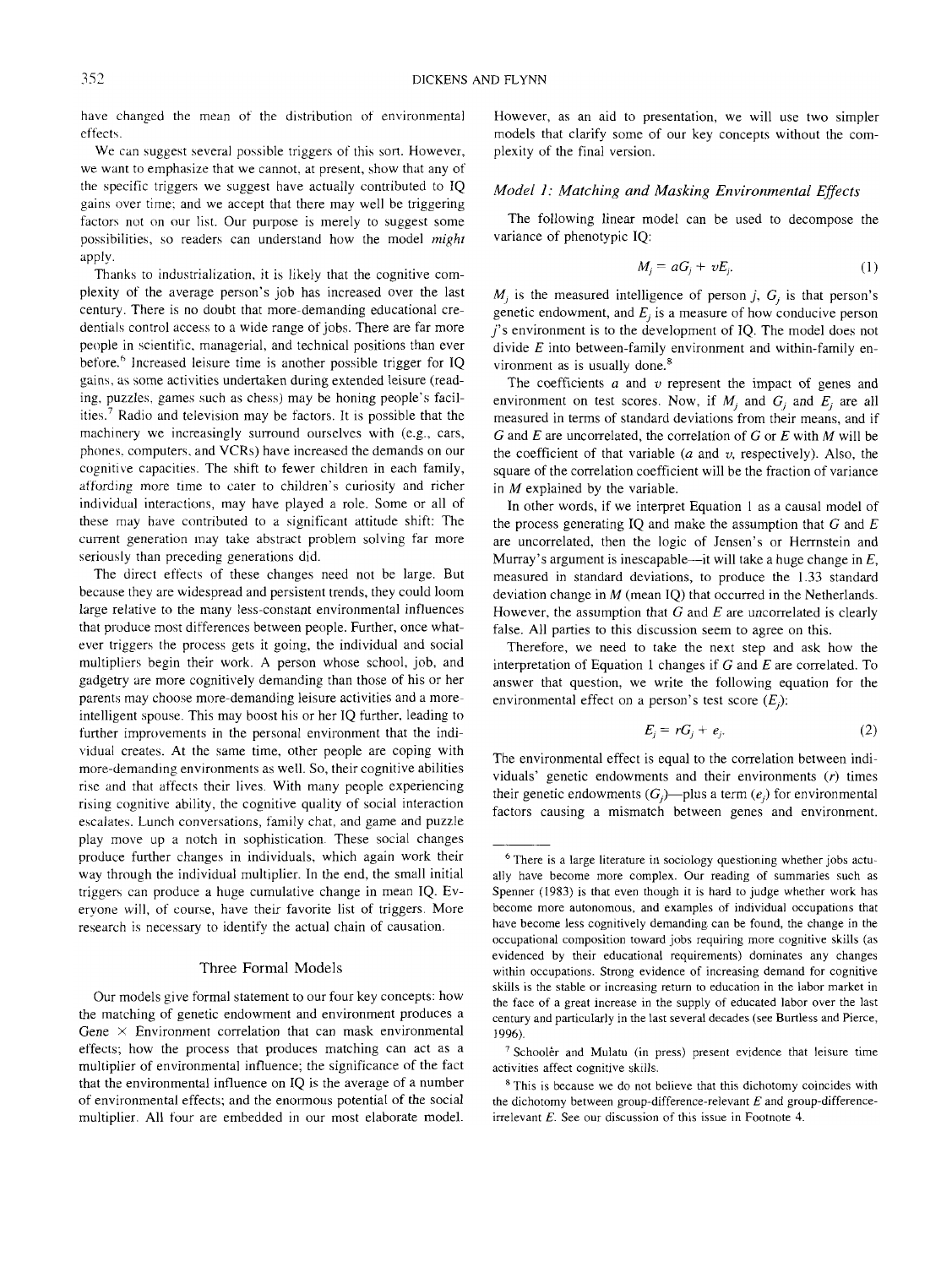Equivalently, *e}* represents environmental influences that are uncorrelated with genetic endowment  $(G_i)$  because they are in no sense caused by it. They are the exogenous environmental influences we discussed in the last section. Figure 1 illustrates the path model implied by Equations 1 and 2.9

We can then substitute the right-hand side of Equation 2 for the term  $E_i$ , in Equation 1, which gives

$$
M_j = aG_j + v(rG_j + e_j) = (a + vr)G_j + ve_j.
$$
 (3)

Because  $e_i$  and  $G_i$  are uncorrelated by definition, Equation 3 satisfies the requirements for a unique decomposition of the variance of IQ. Thus the coefficient of  $G_i$  must equal the correlation of genetic endowment with IQ  $(h)$ . The square of the coefficient will be  $h^2$ , or heritability, or the fraction of IQ variance explained by genes.

Equation 3 reveals that the correlation of genetic endowment and IQ implied by heritability estimates will be equal to the sum of the direct effect of genes on intelligence *(a) plus* the impact of environment *(v)* times the correlation of genes and environment *(r).* In other words, Equation 3 reveals that the matching of genes and environment dictates that genes get credit for some of the work that is actually being done by the environment. The more correlated that genes and environment are, the greater the misattribution.

Equation 3 provides an antidote to the misleading implications drawn from the analysis of Equation 1 under the false assumption that G and *E* are uncorrelated. Equation 3 shows that it is the variance of  $ve_i$  plus heritability that must equal one. Since  $ve_i$  is not the full impact of environment, but rather is the part that is due to whatever mismatch there may be between people's genes and their environment, it follows that the total impact of environment may be much larger than the impact of that part alone.

Looking back to Equation 2, and assuming that we continue to measure environment in terms of standard deviations from its mean in the population, the variance of *rG + e* must equal one. Therefore, the variance of *e* must be  $1 - r^2$ , because the variance of *G* has been assumed to be one. This yields our next equation:

$$
1 = (a + vr)2 + v2 Var(e) = (a + vr)2 + v2(1 - r2). (4)
$$

Equation 4 makes it clear that the impact of environment *(v)* need not have an upper limit equal to the square root of one minus heritability  $(1 - h^2)$ —because the variance of the factors causing mismatch between genes and environment *(e)* is not assumed to equal one. In fact, it shows that the direct effect of genetic



*Figure 1.* Static model with  $G \times E$  correlation (Model 1).  $G_i$  = genetic endowment of person *j*;  $M_i$  = measured IQ of person *j*;  $E_i$  = environment of person  $j$ ;  $e_j$  = exogenous environmental influences on person  $j$ .

endowment *(a)* plus the term that arises from the correlation of genes and environment *(vr)* equals the correlation of genetic endowment and IQ. The correlation of genetic endowment and IQ is *h* (the square root of  $h^2$  or heritability), so  $h = a + vr$ . Therefore, Equation 4 gives the following:

$$
v = \sqrt{\frac{(1 - h^2)}{(1 - r^2)}}.
$$
 (5)

Assuming Equations 1 and 2 reflect causal processes, Equation 5 provides a measure of the impact on IQ of a 1.00 standard deviation change in environment  $(E_i)$ . It is equal to the square root of one minus heritability divided by one minus the squared correlation of genes and environment. That correlation could conceivably have any value from zero to the square root of heritability *(h).* Therefore, the impact of a 1.00 standard deviation change in environment *(v)* would have the square root of one minus heritability as its lower limit,<sup>10</sup> but its upper limit would be one. The value for *v* cannot go higher than one because that would imply the impossible, namely that the variance of IQ measured in terms of standard deviations from its mean was greater than one.

Equation 5 also shows that the upper limit of environmental impact is approached as *r* (the correlation between genes and environment) approaches *h* (the correlation between genes and IQ). The correlation *r* can approach this upper limit, but it cannot reach it. Looking back to Equations 4 and 5,  $r = h$  only if  $(vr)^2 =$  $h^2$  or heritability; and  $(vr)^2 = h^2$  only if *a* (the direct impact of genetic endowment) equals zero (because from Equation 5,  $v = 1$ in this case). In sum, environmental impact reaches its upper limit only if the correlation between genes and IQ is entirely due to genes matching environments and if genes have no direct effect on IQ. In the context of our model, this is impossible, so a value of one for  $v$  represents an upper bound that cannot be reached.<sup>11</sup>

<sup>9</sup> Note that we have assumed that genes cause environment but that environment does not cause genes. It is certainly possible that environmental differences between populations could cause selection that would lead to Gene  $\times$  Environment correlation. More important for the arguments we are making here, it is also possible that Gene  $\times$  Environment interaction could cause certain genes to be expressed only in certain environments, and this could be interpreted as environment causing genes. We do not deny that such mechanisms could be at work, but we assume them away to simplify our presentation and help focus the analysis on the effects with which we are mainly concerned.

<sup>10</sup> Assuming genes and environment are not negatively correlated.

<sup>11</sup> Several readers of earlier drafts of this paper have noted that the "direct effect of genes on IQ" may very well be zero, in that there are certainly no genes for IQ scores. This is an overly literal interpretation of what we mean by a direct effect of genes on IQ. We understand a direct effect to be one in which genes predispose one to have some physical characteristic that is useful for performance on IQ tests. We concede that it is possible that even in this sense there may be no direct effects of genes on IQ. For example, it is possible that the genetic effect on IQ arises entirely because some people's genes make them less able in areas other than intellectual pursuits, this causes them to eschew other pursuits in favor of a rich intellectual environment, and this is what causes their IQ to be higher. To model such a process we could add a term for genetic determination of those aspects of environment conducive to IQ (Equation 2). Doing so would complicate the analysis, but would not substantively alter the conclusions we draw from the model.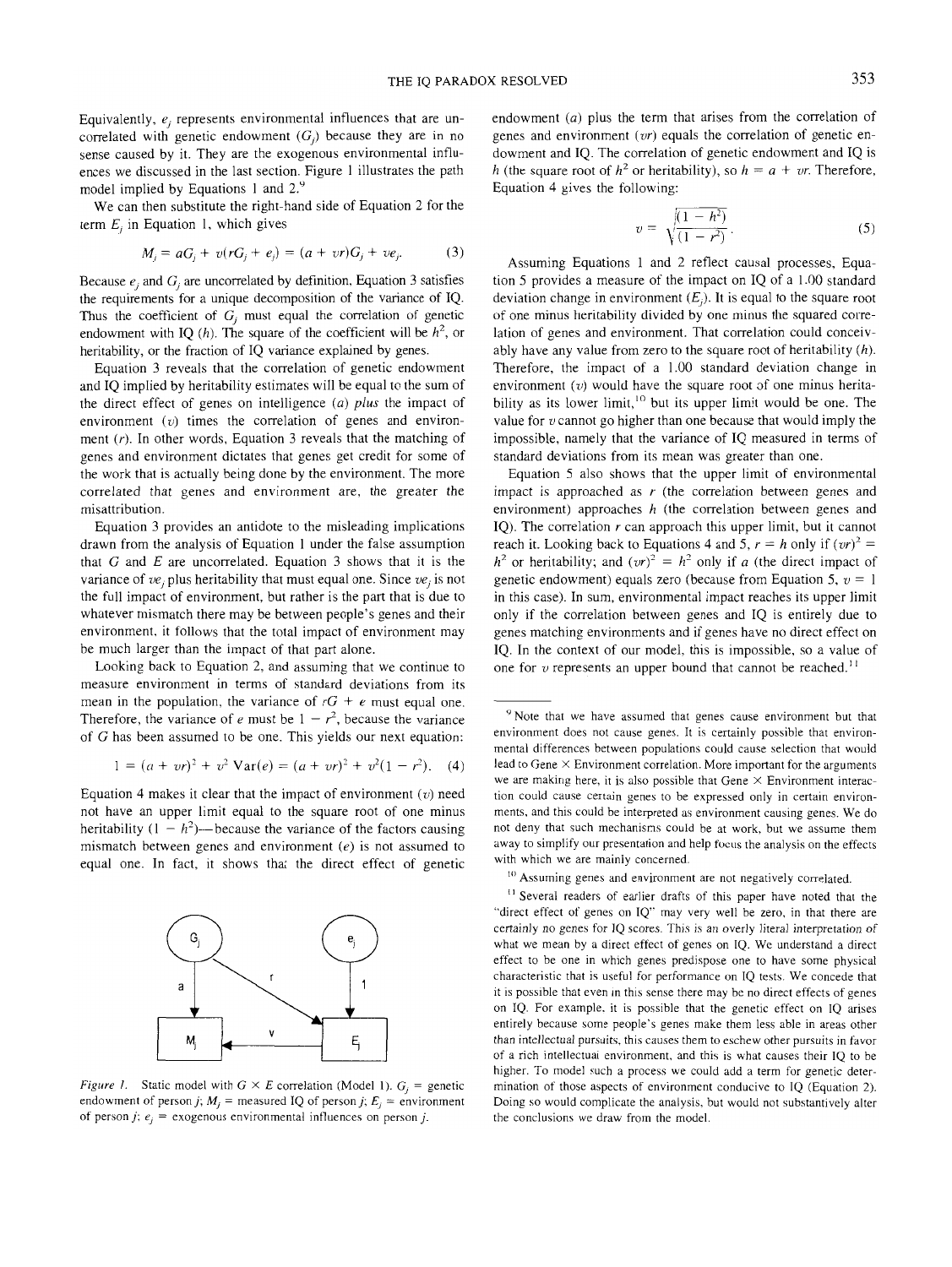Recall that the Dutch gained 1.33 standard deviations on Raven's Progressive Matrices between 1952 and 1982. The Jensen and Herrnstein and Murray reasoning implied the need for an environmental change of at least 2.67 standard deviations. Since multipliers approaching one are possible, the environmental shift necessary might be only slightly greater than the 1.33 standard deviations of the change in IQ.

Still, that we must posit an environmental shift of at least 1.33 standard deviations is not reassuring. A table of areas under a normal curve tells us that a shift only slightly larger than that would put more than 90% of the 1982 Dutch above the average environment of the 1952 Dutch. In addition, the environmental gain of 1.33 standard deviations refers to all environmental sources of IQ variance, and some of these are unlikely to alter much over time. Therefore, the change in the kinds of environmental factors likely to differentiate two generations would have to be greater still. Clearly, we are only part of the way to a plausible environmental explanation of massive IQ gains over time. We still need to transcend the upper limit of environmental impact imposed by Equation 5.

# *Model 2: Matching as a Multiplier of Environmental Influence*

We have posited a tendency toward a matching of genes and environment. This section will show how such matching might take place and why it can give enormous leverage to exogenous environmental differences. Our Equations 1 and 2 give no account of how genes and environment come to be matched. Therefore, we rewrite them as follows:

$$
M_{ji} = aG_j + vE_{ji-1} \tag{1'}
$$

and

$$
E_{jt} = bM_{jt} + (u + e_j). \tag{2'}
$$

Equation 1' is identical to Equation 1 except that we have given IQ and environment subscripts to indicate that they change over time. Today's IQ is shaped by one's genetic endowment *(Gj)* and past environment  $(E_{it-1})$ . We continue to measure *M*, *G*, and *E* in terms of standard deviations from their respective means. Equation 2' now specifies that environment is determined by IQ times the impact of IQ on environment *(b)* plus a term that allows for differences in the extent of mismatch between IQ and environment  $(u + e<sub>i</sub>)$ . The variable  $e<sub>i</sub>$  still represents environmental factors uncorrelated with genetic endowment unique to individual *j* that influence IQ. Technically, we imagine that it is a mean zero random variable so that the sum of exogenous factors affecting  $E_i$ is a random variable with a mean of *u.* Figure 2 presents the path diagram implied by Equations 1' and 2'.

What happens to the average IQ if *u* changes? Initially, there will be a rise in each individual's IQ equal to  $\nu$  (the impact of environment on IQ) times the change in  $u$ ; of course, in reality, change need not be uniform. However, just as environment impacts on IQ, so IQ impacts on environment. Therefore, the new higher IQ will in turn enhance the quality of environment. This environmental enhancement will be equal to *b* (the impact of IQ on environment) times  $v$  (the impact of environment on IQ) times the



*Figure 2.* Model of dynamic phenotype-environment interaction leading to G X *E* correlation (Model 2). *Gj*  $=$  genetic endowment of person *j*;  $M_{ji}$  = measured IQ of person *j* at time *t*;  $E_{ji}$  = environment of person *j* at time *r,*  $e_i + u =$  exogenous environmental influences on person *j*.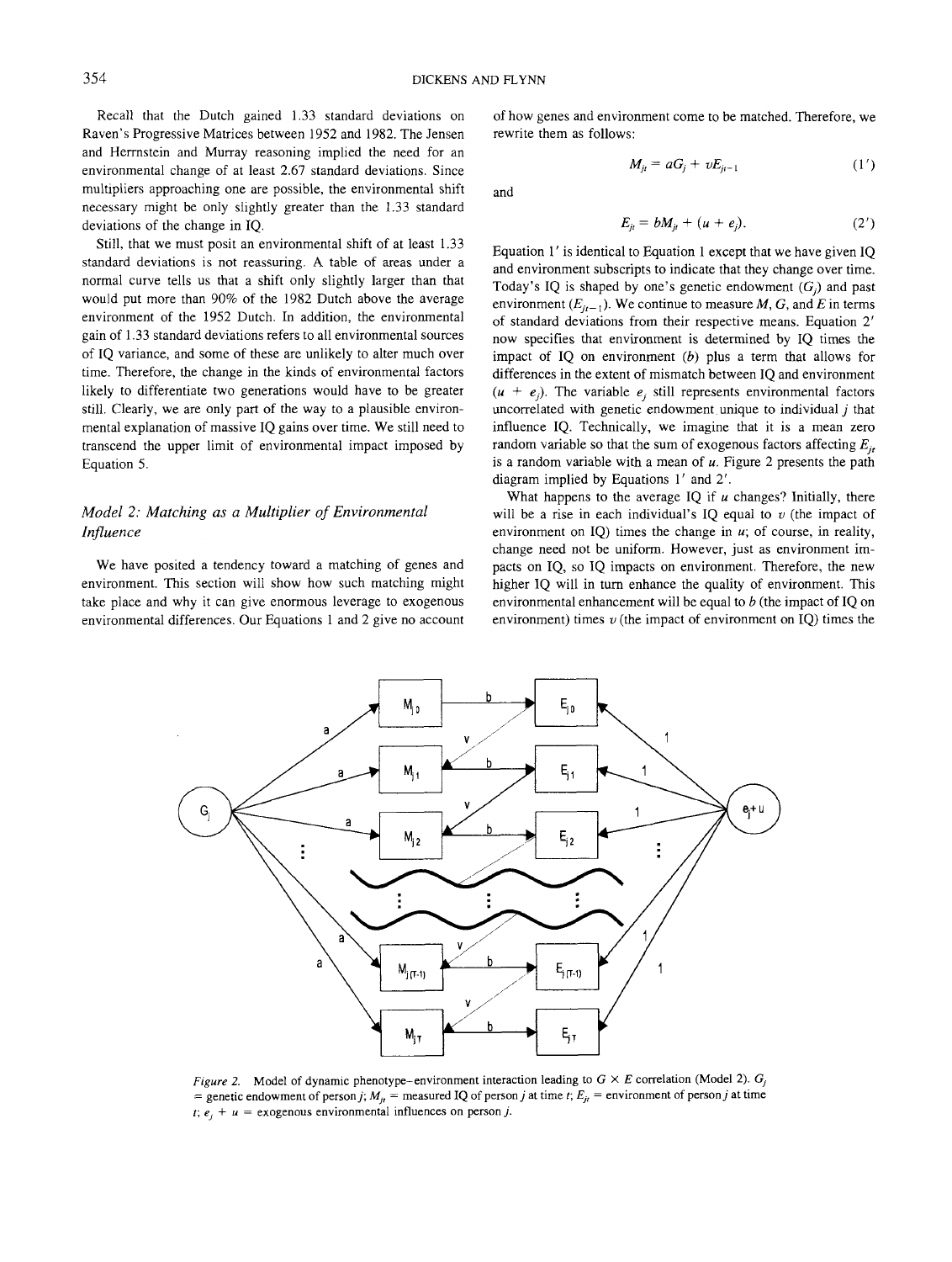change in *u.* The process will be both repetitive and cumulative. Ultimately, the rise in IQ will approach the value of the infinite sum:  $\Delta u(v + bv^2 + b^2v^3 + b^3v^4 + \cdots)$ .

If the impact of IQ on environment and the impact of environment on IQ were sufficiently large, a change in the mean of the distribution of exogenous environmental influences *(u)* could produce an upward or downward spiral of IQ that would be infinitely large in absolute value. However, plausibility requires a limit. Let us assume that the product of the effect of environment on IQ times the effect of IQ on environment is positive but less than one. Then, even as the process goes on forever, IQ gains or losses will tend toward an upper or lower limit.

The upper or lower limit can be found by solving the difference equation implicit in Equations 1' and 2'. We will substitute Equation 2' into 1', assume that  $M_{jt} = M_{jt-1}$  in the long run as the process runs its course, and solve for  $M_i$ . That gives us a new equation for IQ,

$$
M_j = \frac{aG_j}{1 - bv} + \frac{v(u + e_j)}{1 - bv}.
$$
 (6)

As we know from Equations 1' and 2', if we change the mean of exogenous environmental influences *(u),* then the initial impact on IQ is a change of *v* times the size of the change in *u.* However, that change in IQ causes further changes to environment, and those changes in environment cause further changes in IQ. In the end, a one-unit increase in *u*—that is, a change sufficient to increase *E* (environment) by 1.00 standard deviation before any multiplier effects—will produce a  $v/(1 - bv)$  standard deviation increase in IQ. This is the sum of the infinite series described previously.

How large could the IQ shift be? Assuming that G and *e* are uncorrelated, Equation 6 can be interpreted in the same way Equation 1 was with respect to the contribution of genes and environment to IQ variance. The variance of the first term will be equal to the fraction of variance explained by genetic endowment equal to the fraction of variance explained by genetic endowment<br>or  $h^2$  and this equals  $a^2/(1 - bv)^2$ . The variance of the second term will be  $1 - h^2$  and this equals  $v^2 \text{Var}(e_i)/(1 - bv)^2$ . Further, we can substitute Equation 6 into Equation 2' to get

$$
E_{j_1} = \frac{baG_j + bv(u + e_j)}{1 - bv} + (u + e_j) = \frac{baG_j + (u + e_j)}{1 - bv}.
$$
 (7)

We now wish to determine the size of  $\nu$  or the direct impact of environment on IQ. The details are spelled out in the Appendix. However, the logic of the derivation runs as follows: Under the assumption that the variance of all environmental influences *(E)* is one, we can use Equation 7 and the two conditions on the variance of IQ  $(M)$  from Equation 6 to derive the following:

$$
v = \sqrt{(1 - h^2) + (h - a)^2}.
$$
 (8)

Equation 8 entails a familiar conclusion: The direct impact of environment on IQ  $(v)$  approaches its maximum value of one as the direct effect of genetic endowment on IQ (a) approaches zero. Since  $1/(1 - bv) = h/a$  (see the Appendix), we can write

$$
\frac{dM}{du} = \frac{v}{(1 - bv)} = \sqrt{(1 - h^2) + (h - a)^2} \frac{h}{a}.
$$
 (9)

From Equation 6, a one-unit change in *u* will cause a change in *M* of  $v/(1 - bv)$ . Equation 9 shows that as the direct effect of genetic

endowment on IQ (a) approaches zero, the effect of changing *u* goes to infinity.

Once again, putting the direct effect of genetic endowment at zero or even close to zero is implausible in the context of this model. However, the fact that we broke the stricture that held the upper limit of the impact of environmental change at one and now have an upper limit of infinity has a dramatic effect. When the stricture held, setting the direct effect of genetic endowment on IQ *(a)* at .2 and assuming heritability of .75 implied that an initial 1.00 standard deviation change in environment would cause a 0.84 standard deviation change in IQ. Now, those same assumptions imply that the impact of increasing the mean of exogenous environmental influences *(u)* by 1.00 standard deviation will be a 3.6 standard deviation increase in IQ. Table 1 shows different values of this multiplier corresponding to different assumptions about the magnitude of the direct effect of genetic endowment on IQ, assuming  $h^2 = .75$ .

Figure 3 presents a simulation of Model 2. We take an individual with an average genetic endowment  $(G = 0)$ , an initially average environment  $(u, e, \text{ and } E = 0)$ , and a value for a of .3. We show what happens when, in the sixth time period, *e* is increased from 0 to 0.5, and then what happens when in the 21st time period it is reduced back to 0. One can see how initially  $E$  rises by 0.5 and how that causes  $M$  to rise by a fraction of that amount in the next period. The rise in *M* causes a further, but smaller rise in E, which in turn causes yet another rise in *M.* As the process continues, M slowly approaches its new equilibrium value of 1.1. In period 21, the initial cause of the increase in measured intelligence is removed and the process reverses itself.

Note that the induced increase in total environment at its peak is large (1.5 standard deviations). And we can now explain why we are deceived into thinking that large increases in environment are implausible. Our intuition about what constitutes a large increase is shaped by perceptions of what sorts of *exogenous* changes have taken place in society. What we have demonstrated here is that relatively small exogenous changes in environment—those consistent with intuitions about the potential magnitude of such changes—can have large effects on both total environment and IQ.

Can we now explain the IQ gains of the Dutch and others? Assume that Dutch society evolved to impose on the average person of 1982 an exogenous environmental improvement of 0.5

Table 1

*Multipliers Implied by Model 2 for Different Values of the Direct Effect of Genetic Endowment*

| Coefficient of genetic<br>endowment $(a)$ | Environmental multiplier<br>$(v/(1 - bv))$ |  |  |
|-------------------------------------------|--------------------------------------------|--|--|
| .10                                       | 79                                         |  |  |
| .15                                       | 5.0                                        |  |  |
| .20                                       | 3.6                                        |  |  |
| .25                                       | 2.7                                        |  |  |
| .30                                       | 2.2                                        |  |  |
| .40                                       | 1.5                                        |  |  |
| .60                                       | 0.8                                        |  |  |
| .80                                       | 0.5                                        |  |  |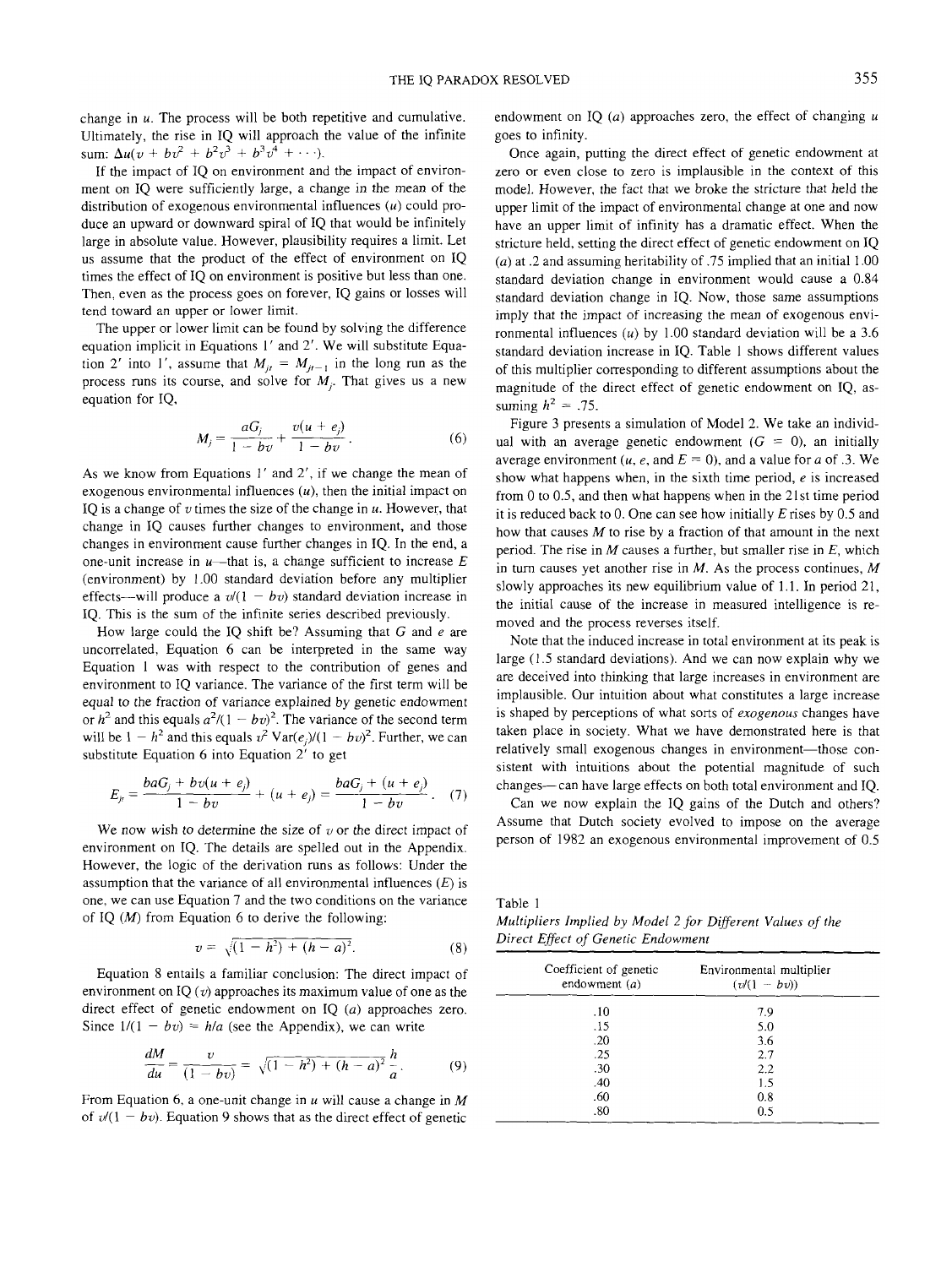

*Figure 3.* Simulated history for environment and IQ (Model 2, average person with multiplier of 2.2).

standard deviations over the average environment of 1952. Setting *a* at .25, the multiplier gives a 1.35 standard deviation IQ shift. This is enough to explain the 20-point IQ gain the Dutch enjoyed.

Or is it? Thus far, we have been measuring the exogenous change in environment in terms of standard deviations of the total environmental influence  $(E)$  on IQ. Is that the appropriate metric, or should we be measuring changes relative to the variance of exogenous environmental influences  $(u + e)$ , which could be much smaller than the variance of  $E$ ? It is easy to imagine that a change in *u* that was small relative to the variance of *E* could be large relative to the variance of *e.*

Up to now, we have been vague about what we mean by  $E$ because we want it to capture a wide range of effects. We have imagined it as encompassing everything from the cognitive demands of one's job to how individuals internally react to any given environment. We cannot be sure how important influences like the former are relative to the latter. Imagine an extreme case in which the only aspect of total environment *(E)* that matters for IQ is differences between people in the extent to which they set difficult mental problems for themselves and persevere in solving those problems. Suppose that exogenous environment  $(u + e)$  has little direct effect on IQ and that all exogenous differences in environment *(e)* are due to differences between people in the quality of their nutrition—because nutrition influences their ability to concentrate and therefore has some small effect on the intensity with which they undertake mental problem solving. Suppose we wanted to argue that it was a change in nutrition that caused IQ gains over time. If we knew all the parameters of our model, we could compute the magnitude of the change in nutrition that would be necessary to produce the observed gains in IQ over time. Measuring nutrition in terms of its initial impact on IQ, the magnitude of the change could be quite small compared to the variance of total environment because the latter is mainly due to differences in the extent to which people mentally challenge themselves. On the other hand, the necessary change in nutrition could be huge relative to the cross-sectional variance of exogenous environmental influences—differences in nutrition. If this were the case, we might well conclude that improved nutrition was not an adequate explanation of IQ gains. Even when augmented by the multiplier effects we have described so far, the magnitude of the improvement would have to be far too large relative to the variance of nutrition in the population.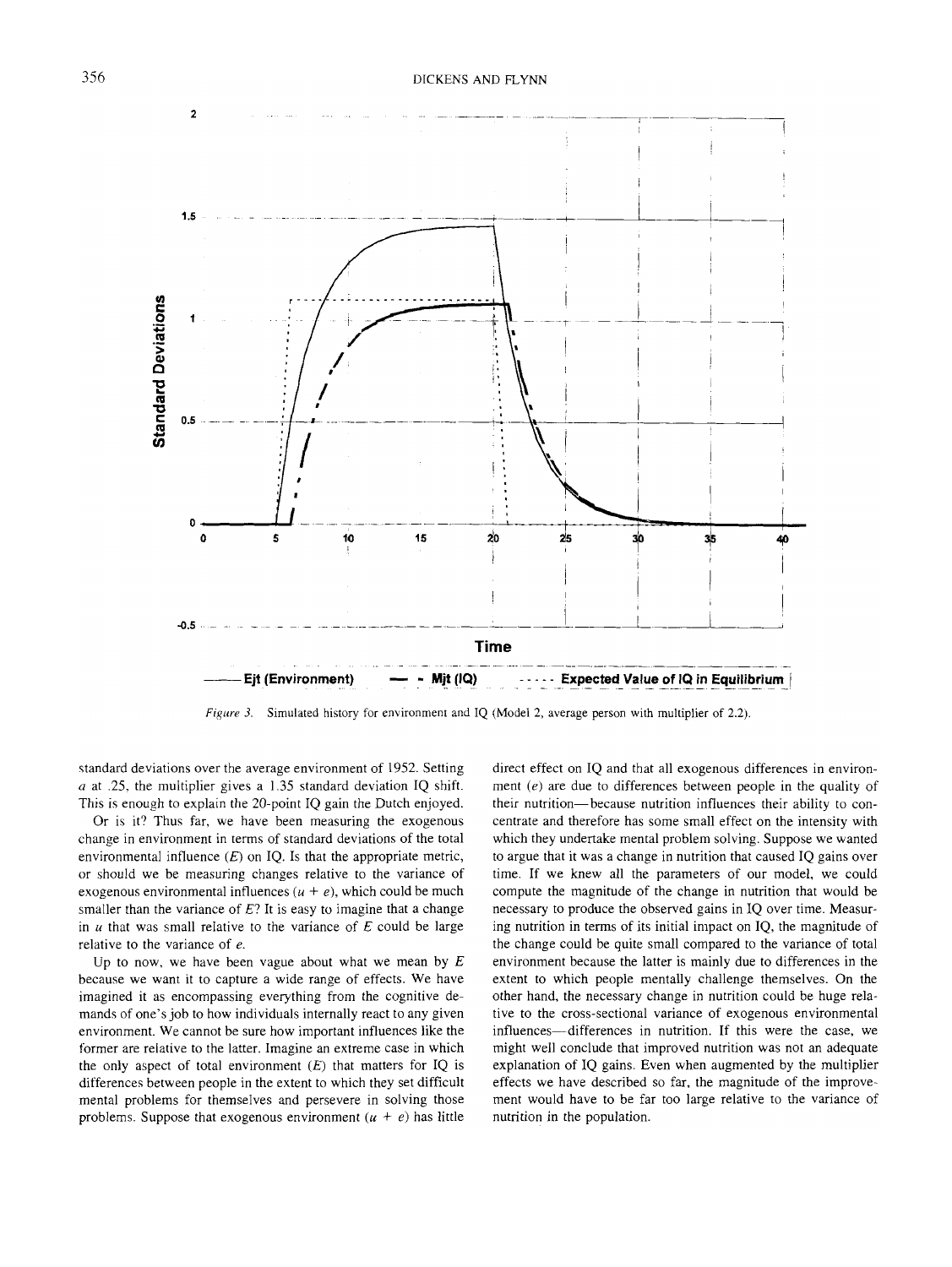In effect, the above assumes a total compartmentalization between *E* and *e.* Only internal self-created factors make up *E\* none of the variation in the exogenous elements of environment  $(u + e)$ are of this nature. Yet, it is only through changing exogenous environment that environmental factors outside of the person can affect *E.* If that were the case, it would make no sense to measure changes in *u* relative to the variance of £. A change in *u* that was small relative to *E* could be huge relative to the variance of the exogenous factors *(e).* Therefore, as a cause of IQ gains over time, it would appear, given only Model 2, to be completely implausible.

Now imagine an alternative extreme case. Suppose that the variance in  $E$  is due entirely to differences in the sorts of external factors that we imagine as having changed over time, such as the degree to which doing a job is cognitively demanding, how stimulating available leisure activities are, the intellectual quality of social interaction, or shared attitudes to abstract problem solving. In this case, *e* (exogenous environmental influences) represents small random factors causing a mismatch between people and the external environmental stimuli to which they are exposed. A change in *u* that was small relative to the variance of total environment *(E)* but large relative to the exogenous differences in environment *(e)* could still provide a plausible explanation for the change in IQ over time. It would be entirely appropriate to measure the magnitude of changes in the mean of exogenous environmental influences  $(u)$  relative to the variance of total environment  $(E)$ , rather than measuring them relative to the variance of exogenous environmental influences *(u + e).*

So, if one believes that total environmental influences *(E)* as described in our model are mainly external and that the factors that might have triggered IQ changes are representative of the factors that cause *E* to differ between people, then we are done. But if one believes that total environmental influences mainly reflect differences in how people react to their objective environments, then total environmental influences are not amenable to change, except through the indirect influence of other external environmental influences, and we do not have a complete story. We suspect that the environmental influences that matter for individuals are a blending of the two extremes we have described. Therefore, we think it appropriate to proceed to our third model. It will demonstrate large effects on IQ for environmental influences that are small not only when compared to total environmental influences *(E)* but also relative to individual differences in exogenous environmental influences *(e).*

### *Model 3: Averaging and the Social Multiplier*

In the next model, individuals get a new value for *e* at each point in time instead of keeping the same *e* as in the last model. The averaging of these  $e$ s in the production of IQ will allow the effect of environment to be large relative to the standard deviation of the distribution of *e* at any point in time. How does averaging take place?

First, there are a range of environmental influences that have *directly* affected current IQ. Today's IQ will reflect a sort of average of those effects. Second, to the extent that environment and IQ affect each other over time, then IQ at each point in time will be an *indirect* averaging of that history. Third, to the extent that an individual's IQ is affected by the IQs of others, each individual's IQ will average not only his or her own outside

environmental influences but also the exogenous environmental influences affecting others.

These three effects can be captured by rewriting Equations 1' and 2' as follows:

$$
M_{ji} = aG_j + v(E_{ji-1} + wE_{ji-2} + w^2 E_{ji-3} + \cdots + w^i E_{j0})
$$
  
=  $aG_j + v \sum_{i=1}^{i} w^{i-1} E_{ji-i}$  (1")

$$
E_{it} = bM_{it} + cP_t + (u_t + e_{it}).
$$
 (2")

The new parameter *w* is assumed to have a value between zero and one, so today's IQ is influenced by a geometrically declining weighted sum of all past environmental influences. The impact of past environments will decline slowly if *w* is close to one and quickly if it is much less than one. We choose this form for the effects of environment because of its analytic convenience. We do not know what the correct functional form is, but we doubt that choosing a different functional form would substantively affect our results. We assume that the individual in question  $(i)$  was born during time period 0. The variable *P* represents the value of the average IQ of the population. The term in parentheses in Equation 1" captures the first of the averaging effects previously discussed. We are now expressing today's IQ as a function of a weighted sum of past environmental influences. The term  $bM_{ij}$  in Equation 2" retains the assumption that current IQ affects current environment and thereby allows for our second averaging effect. If we substituted Equation *2"* for the *Es* in Equation 1", we would get an expression for today's IQ as a function of genetic endowment, average IQ in society, past values of the exogenous environmental influences *(e),* and past values of *M.* If we then substituted our new expression for every *M* on the right-hand side of this new equation, and continued to do that, we would get a complicated sum of past values of the average IQ in society, genetic endowment, and past outside environmental influences. This sum captures our second kind of averaging (of past environmental influences) and shows how it differs from the first.

The term *cP* in Equation 2" captures the third averaging effect. *P* represents the average IQ of a population. Assuming that *c* is greater than zero, this term allows the average IQ of a person's society to influence that person's environment, which in turn influences the maintenance and development of his or her IQ. This would be true, for example, if the amount of cognitive stimulation that one received depended on the IQ of the people one encountered. Given the way society is structured, people are more likely to encounter others with similar IQs than those whose IQs are very different, but it is harder for people with above-average IQs to find someone with an IQ above theirs than one below theirs. Thus, those with high IQs tend to encounter people whose IQs are intermediate between theirs and the societal average; the same will be true for those with low IQs for much the same reasons.<sup>12</sup> Therefore, everyone is affected by the societal average. The average IQ will include an average of all the environmental effects of

 $12$  A formal derivation of the presence of the average IQ of a person's social group in the function for his or her environmental influences is available as a typescript from the authors.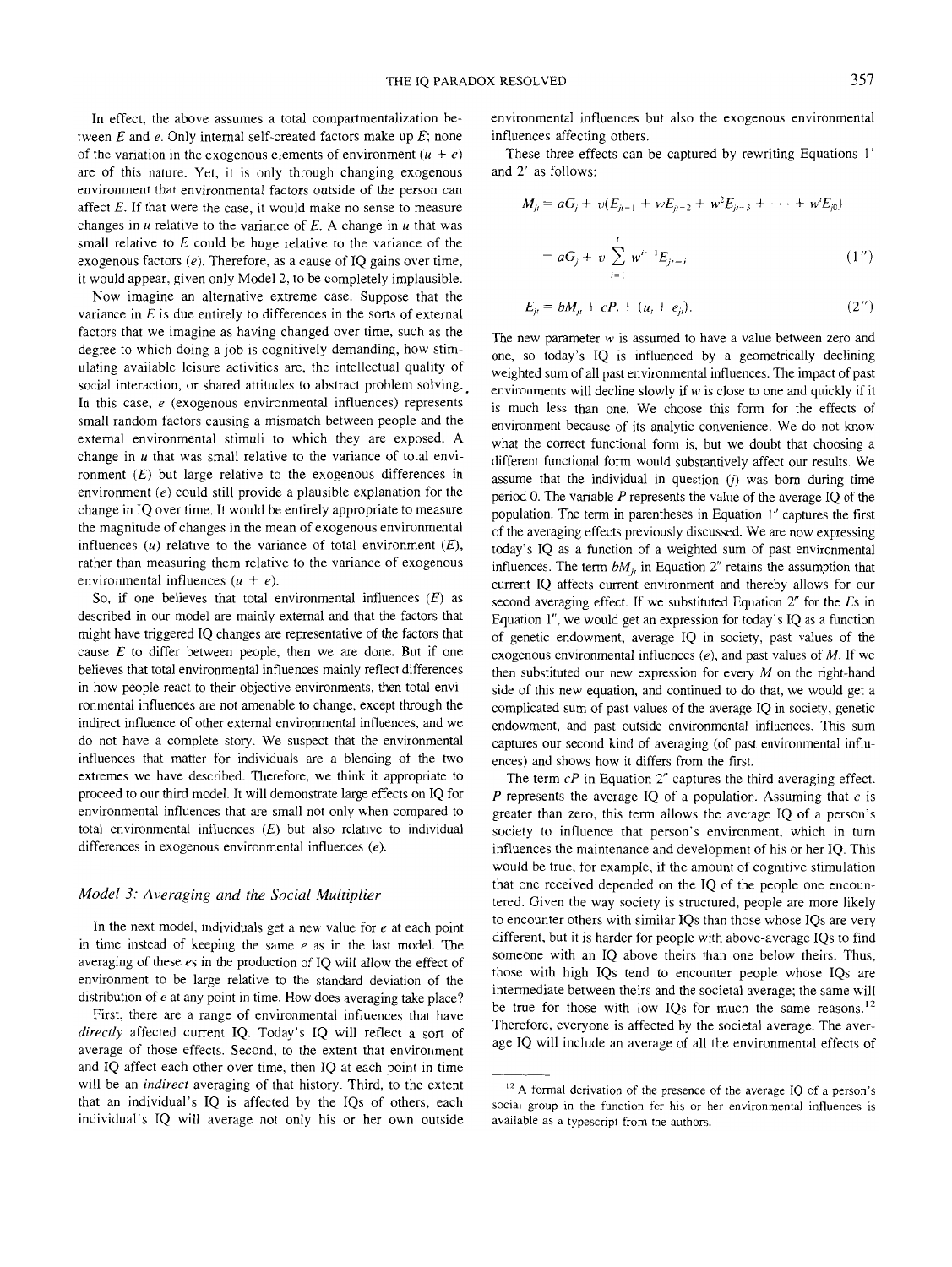358 DICKENS AND FLYNN

all of society's members. By including it, we add a new dimension to the notion that today's IQ is an averaging of many individual time-specific environmental influences.

Including the average IQ of society in the determination of individual environment also introduces a new kind of multiplier effect. An exogenous change that raises the IQs of some members of society by definition increases the average IQ in society and therefore improves other individuals' environments. This acts to increase their IQs—which further increases the average IQ which further improves the average environment.

Now, if we imagine a particular person affected by an outside environmental influence, and that influence is the sole catalyst that enhances society-wide IQ, the effects must be small. But what if the *average* value of some outside environmental influence affecting a group changes and all members of the group begin reinforcing one another? Then the combination of social and individual multipliers could produce very large effects.

Figure 4 presents the path diagram implied by our third model for someone who is only 5 periods old. Figure 5 shows the results of simulating the model for an individual, holding social effects constant. As before, we assume that the person whose history is being simulated has an average genetic endowment and an average environment *(u)* before our intervention. However, this time we do allow random shocks from exogenous environmental influences in each period. We choose parameter values that give us a multiplier of 2.6, and in the 6th-20th periods we increase the mean of the exogenous influences  $(u)$  by one half a standard deviation of *exogenous environmental influences (e).* This increases the expected equilibrium value of this individual's IQ from 0 to 1.3. Doing this gives the time path for measured intelligence and



*Figure 4.* Dynamic interactive model with averaging (Model 3). Person is 5 time periods old.  $G_i$  = genetic endowment of person *j*;  $M_{ij}$  = measured IQ of person *j* at time *t*;  $E_{ji}$  = environment of person *j* at time *t*;  $e_{ji}$  +  $u =$  exogenous environmental influences on person *j* at time *t*;  $P_i =$  average IQ of population at time *t*;  $N =$ number of individuals in population.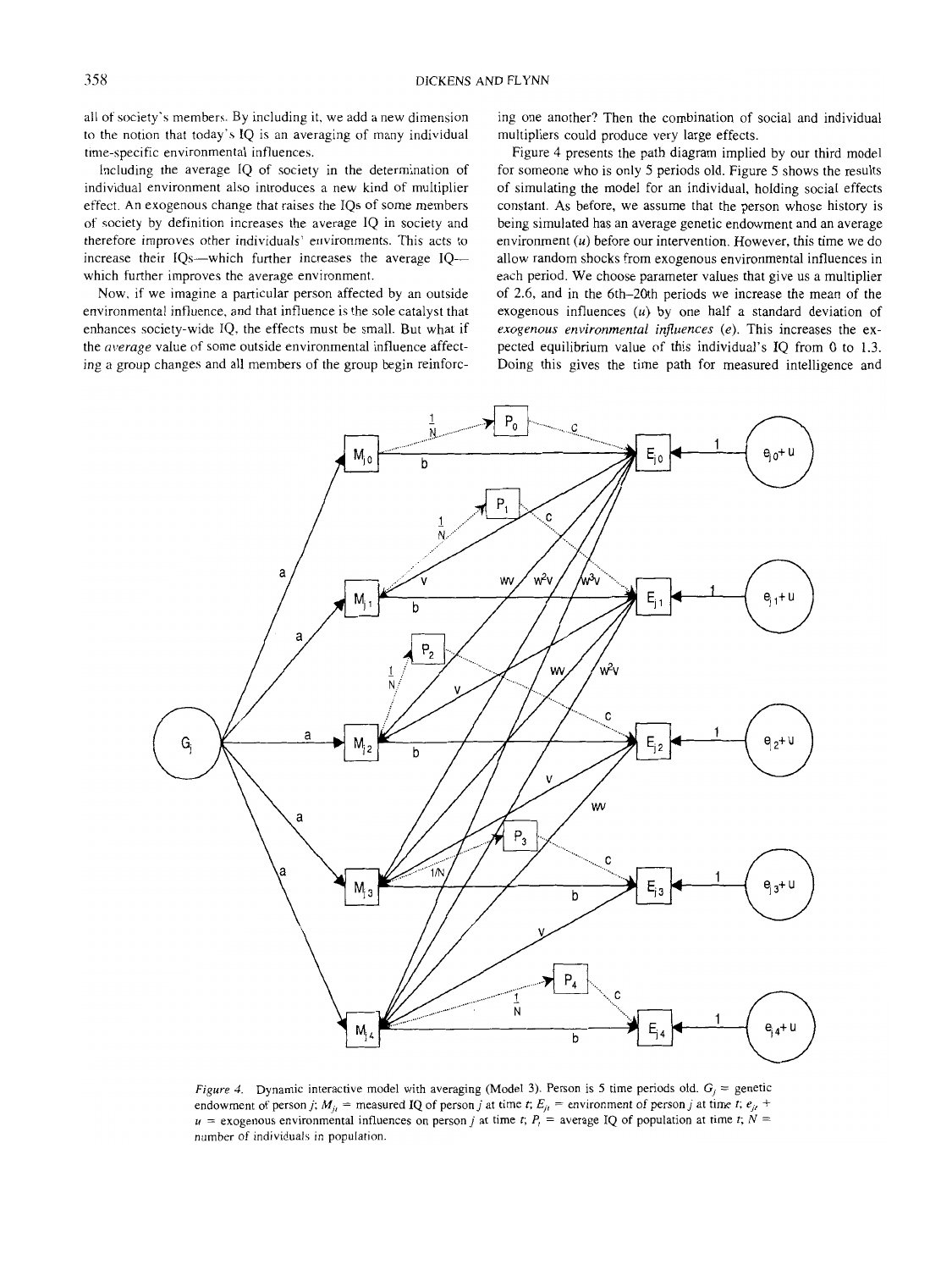

*Figure 5.* Simulated history for environment and IQ (Model 3, average person with random environmental shocks, individual multiplier of 2.6, and no social multiplier effects).

environment depicted. Note that once again the improvement in the environment causes an increase in IQ, but this time, random shocks to environment cause IQ to rise above its expected target. After the environmental stimulus (the increase in  $u$ ) is removed, IQ approaches its old equilibrium value and bounces around it as a result of continuing environmental shocks.

We are now positioned to see how a change in the mean of the exogenous environmental influences *(u)* will affect the average IQ of an individual and society as a whole. We will present our last two equations: Equation 10 shows the effect of changing *u* for an individual while ignoring social feedback, and Equation 11 shows the effect of the combined individual and social multiplier. These equations have been derived from analysis of Equations 1" and 2". Unfortunately, the math involves many steps and therefore has been relegated to the Appendix. The expected effect of changing *u* for an individual (without social feedback) will be equal to

$$
\frac{dE(M|P)}{du} = \sqrt{(1-h^2)\left[\frac{2h}{(1-w)a} - 1\right]}
$$
(10)

where  $E(M|P)$  denotes the expected value of measured intelligence for an individual in equilibrium, given a particular value of *P.*

If we assume that only the current environment matters for the determination of IQ ( $w = 0$ ) and that the direct impact of genetic

endowment on  $IQ(a)$  is equal to the square root of measured heritability *(h),* then the impact of changing *u* by 1.00 standard deviation of the exogenous environmental influences *(e)* will be the square root of  $1 - h^2$ , which is to say the result would be the same as in Jensen's analysis. However, if we allow for some averaging of past environmental influences in the creation of current IQ ( $w > 0$ ), we begin to get the effect of the law of large numbers. The effect of a change in the mean of exogenous environmental influences increases beyond what is implied by Jensen's analysis.

If we also allow the direct impact of genetic endowment on IQ *(a)* to fall below the square root of heritability *(h),* we introduce our second form of averaging, and the law-of-large-numbers effect becomes more pronounced. As the direct impact of genetic endowment approaches zero, or the coefficient of the geometric weighted average  $(w)$  approaches one, the impact of a 1.00 standard deviation change in *u* approaches infinity.<sup>13</sup>

<sup>&</sup>lt;sup>13</sup> If we assume the  $e$ , are correlated over time, the multiplier will not approach infinity. Instead, it will approach the square root of the ratio of  $1 - h^2$  to the correlation of  $e_t$  and  $e_{t-1}$ . Also, for a correlation greater than zero, the multiplier will be smaller for given values of *a, w,* and *h.* However, the critical value for the social multiplier to be discussed is unaffected by assuming correlated  $e$ ,s.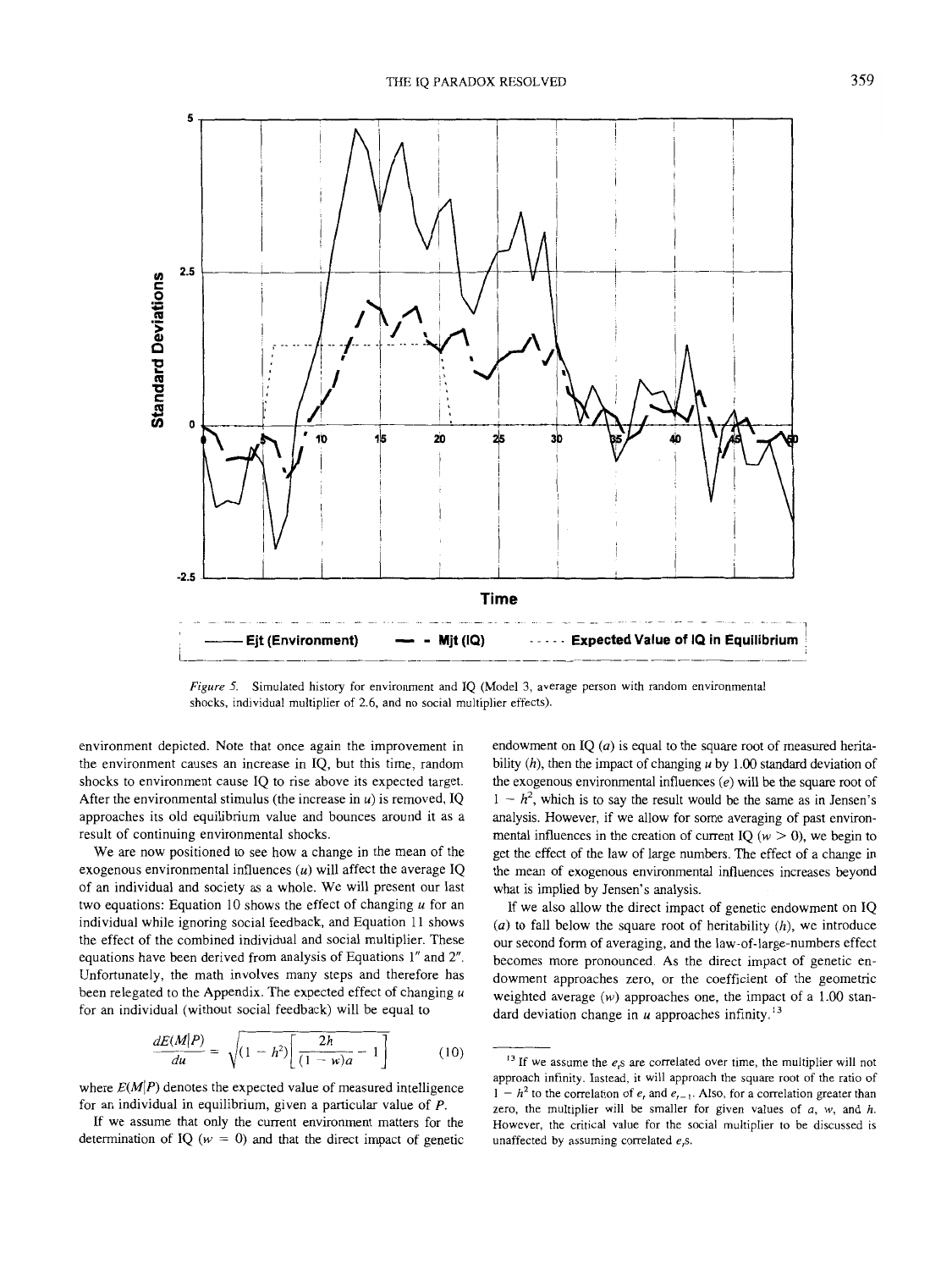| Direct genetic<br>impact $(a)$ |            | No social effect<br>$(c = 0)$ |              | Medium social effect<br>$(c = 0.4)$ |             | Large social effect<br>$(c = .8)$ |
|--------------------------------|------------|-------------------------------|--------------|-------------------------------------|-------------|-----------------------------------|
|                                | $w = 0$    | $w = .5$                      | $w = 0$      | $w = .5$                            | $w = 0$     | $w = .5$                          |
| ۰,                             | 7.9<br>2.0 | - 8.2<br>2.9                  | 10.5<br>41.3 | $\infty$                            | $\infty$    | $\infty$                          |
| $\cdot$                        | 3.6<br>1.4 | $2.0 \quad 3.9$               | 8.1<br>3.1   | 20.3<br>10.5                        | $\infty$    | $\infty$                          |
| .3                             | 2.2<br>1.1 | 2.5<br>1.6                    | 3.9<br>1.9   | 4.6<br>7.1                          | 8.7<br>17.3 | $\infty$                          |
| .4                             | 0.9<br>1.5 | 1.8<br>$\frac{1}{4}$          | 2.3<br>1.4   | 4.1<br>3.1                          | 3.4<br>5.5  | $\infty$                          |
|                                | 0.8        | $\overline{14}$               | 1.1<br>1.6   | 2.8<br>2.4                          | 2.1<br>2.9  | 46.7<br>54.5                      |

Table 2 *Environmental Multipliers for Model 3 With Social Effects*

*Note-* The first entry in each cell is the effect of increasing the mean of everyone's exogenous environmental influences by one standard deviation of the exogenous environmental effects. The second entry is the effect of increasing the mean of exogenous environmental influences by one standard deviation of the total environment. The latter value is computed by multiplying the former by the standard deviation of total environmental influences (E). That can be shown to equal  $\sqrt{1+b^2}$  where *b* can be shown to equal  $(1 - w)(1 - a/h)/v$ .

We have no intention of arguing that the direct impact of genetic endowment *(a)* is anywhere near zero, nor do we believe that the evidence on the persistence of environmental influences would allow a value of w close to  $1<sup>{14}</sup>$  However, assume that the value for *a* is as large as .3. If we also assume that the value of *w* is no larger than .5 and use a value for  $h^2$  of .75, Equation 10 gives a multiplier of a change in *u* of 1.6. That is over three times as large as in the Jensen and Herrnstein and Murray analysis. If the direct effect of genes is .25 and  $w$  is .9, the multiplier becomes greater than 4.00. In other words, a change in the mean of the distribution of exogenous environmental influences  $(u)$  of as little as 0.25 standard deviations of  $e$  would cause more than 1.00 standard deviation change in IQ.

But we are not finished. We have not taken the social multiplier into account. Recall our contention that thanks to social interaction, everyone is affected by their social group's average IQ and, therefore, by the average IQ of society. If we increase the mean of the exogenous environmental influences *(u)* for everyone, we get

$$
\frac{dE(M)}{du} = \frac{\sqrt{(1-h^2)\left[\frac{2h}{a(1-w)} - 1\right]}}{1 - \frac{h}{a(1-w)}}
$$
(11)

If the impact of the average intelligence on individual environment  $(c)$  is zero, Equation 11 reduces to Equation 10. So if the direct impact of genetic endowment on intelligence *(a)* is equal to *h* and  $w = 0$ , the effects of changing *u* are limited to no more than the square root of  $1 - h^2$ . However, Equation 11 reveals something new. We no longer need the direct effect of genetic endowment (a) to go to zero for the multiplier to become infinitely large. Note the inverse of the ratio of the direct impact of genes to the square root of heritability *(alh)* in the denominator of Equation 11; and note what happens as that ratio approaches the direct impact of average IQ on an individual's IQ *(cv)* divided by one minus the weight of past environments in determining current IQ *(w).* The combination of the individual multiplier (which is growing as  $a(1 - w)/h$  falls) and the social multiplier (which is growing as *cv* increases) becomes so potent that their total effect becomes infinite.

We do not believe the multiplier is infinitely large. Nonetheless, reasonable values for heritability  $(h^2)$ , the direct effect of genetic

endowment on  $IO(a)$ , and the initial impact of a rise in the societal average IQ on individual IQ *(cv)* can give multipliers that, while finite, are still very large. Table 2 contains illustrative multipliers for a range of parameter values.<sup>15</sup>

Table 2 also shows how much difference it makes when changes are measured in terms of the standard deviation of exogenous environmental effects *(e)* as opposed to total environmental effects *(E).* The first entry in each column shows the expected effect on equilibrium IQ of increasing the mean of exogenous environmental influences  $(u)$  for everyone in the population by 1.00 standard deviation of *e.* The second entry shows the effect of increasing *u* by 1.00 standard deviation of *E.*

Finally, Table 2 allows us to address the question of the relative importance of the different aspects of the model. We have already discussed why multiplier effects are necessary to get environmental impacts greater than 1.00 standard deviation of IQ from a change in exogenous environment of less than 1.00 standard deviation. In Table 2, we can see that the social multiplier is not necessary for large multiplier effects, but it makes it possible to get them without setting the direct effect of genetic endowment *(a)* to nearly zero. The individual multiplier produces one form of averaging—so multiplier effects always entail averaging. Still, as Table 2 shows, the other two sources of averaging ( $w > 0$  or social multipliers or both) make it easier to obtain large effects.

# Interpretations, Implications, Applications, and Tests of the Model

Most of the multipliers in Table 2 are large enough to lend plausibility to environmental hypotheses about massive IQ gains. Assume that something (from our list of triggers or some other cause) raises *u,* the mean of the distribution of exogenous environmental factors, by 0.01 standard deviations (of *e)* per year.

<sup>&</sup>lt;sup>14</sup> Unless time periods are imagined to be very short. See the discussion of preschool enrichment programs in the next section.

<sup>&</sup>lt;sup>15</sup> Our reason for concentrating on values of *a* less than .6 will be explained in the discussion of increases in heritability with age in the section after next.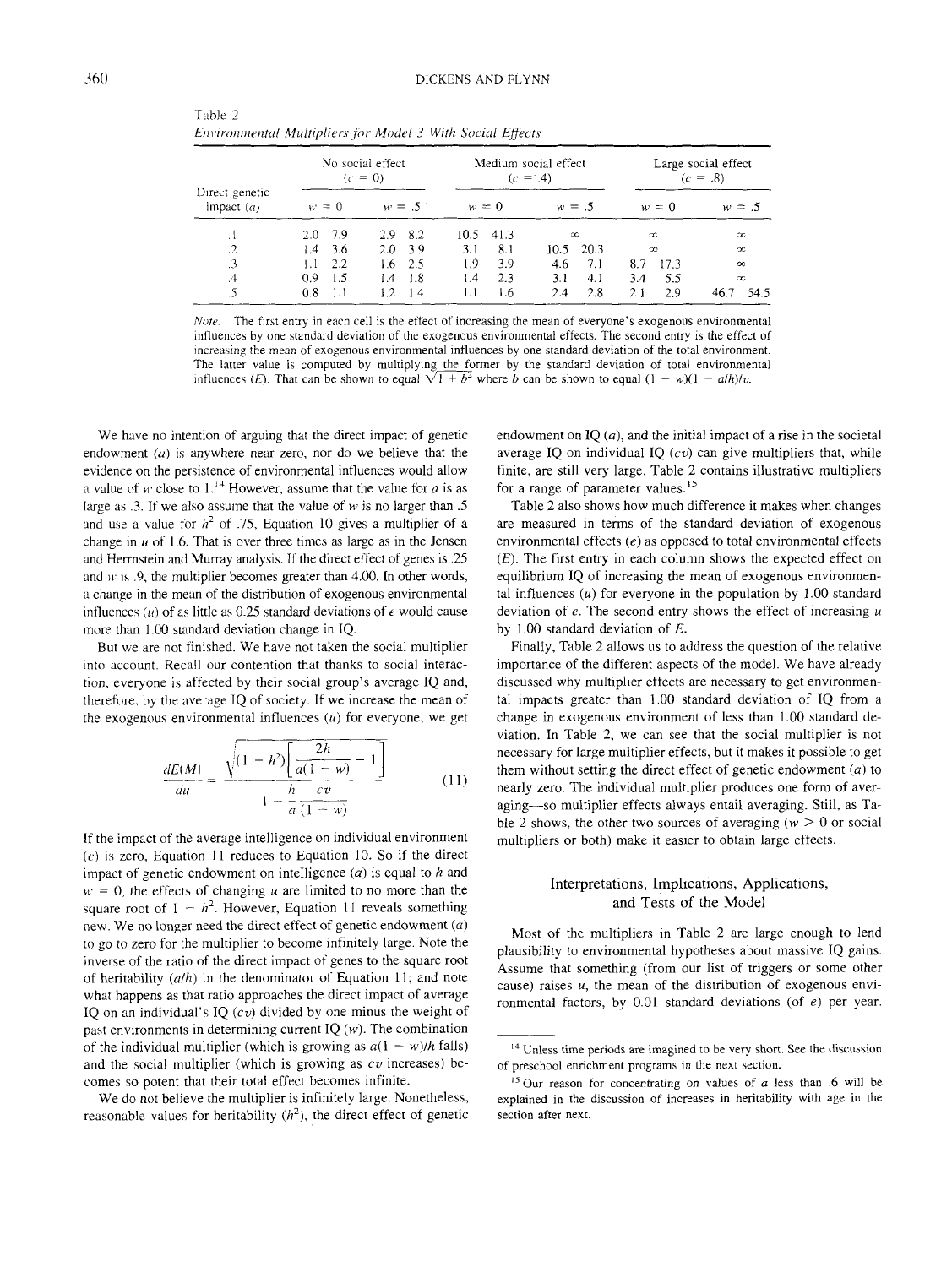These factors are many and vary over time. Moreover, every person's IQ is affected by the average IQ of their social circle and therefore by the societal average IQ, so we also have a social multiplier. We will assume that the triggers have been operating over a long time and that society has reached growth equilibrium. For this example, we will assume that  $c = .5$ ,  $a = .2$ , and  $w = 0$ . With these parameter values, a 1.00 standard deviation increase in the mean of the exogenous environmental influences will produce a 4.5 standard deviation IQ gain. So if *u* has been increasing by 0.01 standard deviation each year for 30 years, the total increase of .30 standard deviations will produce a 1.35 standard deviation IQ gain. This more than matches the Dutch IQ gain on Raven's from 1952 to 1982.

We obtain these changes by hypothesizing a shift in the mean of the distribution of exogenous environmental influences. We claim that this provides a more plausible explanation of IQ changes than does a literal Factor X that must impact each individual in exactly the same way. Even though it is very hard to imagine how a uniform effect across individuals could be changing over time as required by a literal Factor X, it is not hard to imagine that the mean of the distribution of environmental influences could be changing over time. The fact that this mean is changing does not imply uniform effects. For example, if the prime mover is the cognitive demands of jobs that might be changing due to changing technology and growing wealth, our model does not require that all jobs are becoming equally more demanding. Some could be increasing their cognitive demands whereas others could be decreasing.

Of course, if the variance of the cognitive demands of jobs have changed, the variance of IQ would have to change too. This could be a problem for the model because we are aware of no evidence that suggests that the variance of raw test scores has been changing. However, it is easy to imagine that the mean could change without the variance changing. If jobs evolve with one set of tasks replacing another set of tasks, and if the variance of the demands of the new tasks is similar to that of the old, the total variance of cognitive demands will not change. Alternatively, there could be offsetting effects. For example, the mean of the cognitive demands of jobs could be rising because already-complicated jobs are becoming even more complicated. This would increase the variance of the cognitive demands of jobs and tend to increase the variance of IQ in our model. However, if at the same time declining family size is increasing the cognitive demands of family life, this would almost certainly be accompanied by a reduction in the variance of family size due to floor effects (families have to have at least two people) and therefore a reduction in the variance of the cognitive demands of family life. With one trend tending to produce an increase in variance and another a decrease, the net effect on the variance of IQ could be quite small.

Having used our model to answer questions about heritability and IQ gains, let us now reverse direction. Assume our model provides a reasonable representation of the process generating individual and generational IQ differences. What do  $h<sup>2</sup>$  estimates and IQ gains tell us about the model?

To accommodate large environmental effects and high heritability, our model requires relatively large multipliers for changes in the mean of exogenous environmental influences,  $dE(M)/du$ . We may speculate about how big environmental differences between generations have been, but we cannot know for sure. The larger the exogenous environmental change one finds credible, the smaller the multiplier necessary to accommodate observed changes in IQ. On the one hand, there have been large changes in affluence, leisure, the workplace, and the home. On the other hand, the variance component we attribute to "environment" contains differences due to many things that probably could not change over time. Therefore, we would be surprised if exogenous environmental changes have been more than 1.00 standard deviation per generation and suspect that they could be considerably less than that. Thus, multipliers of 1.5 or more seem necessary to explain IQ gains over time. Such multipliers could be produced by any of many different combinations of values of the model's parameters. However, to get the necessary multipliers, the indirect effect of genes on IQ through environment must rival or dominate the direct effect of genetic endowment. This is a different picture of the development of human intelligence than that usually associated with the pronouncement that 75% of IQ variance is genetic.

We believe that our model can shed new light on other phenomena concerning IQ. In the process, we draw implications for the parameters of the model and further implications for our understanding of the process that generates IQ. Our approach is to assume that the parameters of the equation for IQ are fixed whereas the parameters of the equation for environment vary with age and the circumstances of the individual. We would not be surprised if genes and environment did play different roles in the generation of IQ at different ages, but it makes sense to us that the biological system determining IQ would be more stable than would be the social system determining environment. Further, natural assumptions about how the process that determines environment might change do seem enough to explain a wide range of phenomena without assuming any change in the parameters of the IQ equation.

#### *Heritability, Stability, and Age*

Jensen (1998, pp. 179-181) and Neisser et al. (1996, p. 86) have suggested that the matching of phenotype (IQ) to environment with age might explain why the value for  $h^2$  rises with age. However, we do not believe that the implications of such a matching process are fully appreciated.

In our model, the phenomena of rising heritability is understood as resulting from an increase in the impact of one's own IQ on one's environment *(b)* with age. This is probably accompanied by a decline in impact of exogenous environmental influences<sup>16</sup> as individuals take control of more and more aspects of their life. Recall that in our second model (before we introduced averaging), heritability  $(h^2)$  equals  $a^2/(1 - bv)^2$ . A similar, but slightly morecomplicated, relation holds in our third model (see Appendix, Equation A14). Since *bv* must be less than 1 for changes in environment not to have infinitely large effects on IQ, increasing *b* will increase the magnitude of  $h^2$  estimates. But also note that unless we believe that the direct impact of genes on IQ changes with age, the low  $h^2$  estimates for children place an upper bound on *a*—the direct impact of genetic endowment on IQ. The review

<sup>&</sup>lt;sup>16</sup> In our model, this would be represented as a decline in the variance of *e.*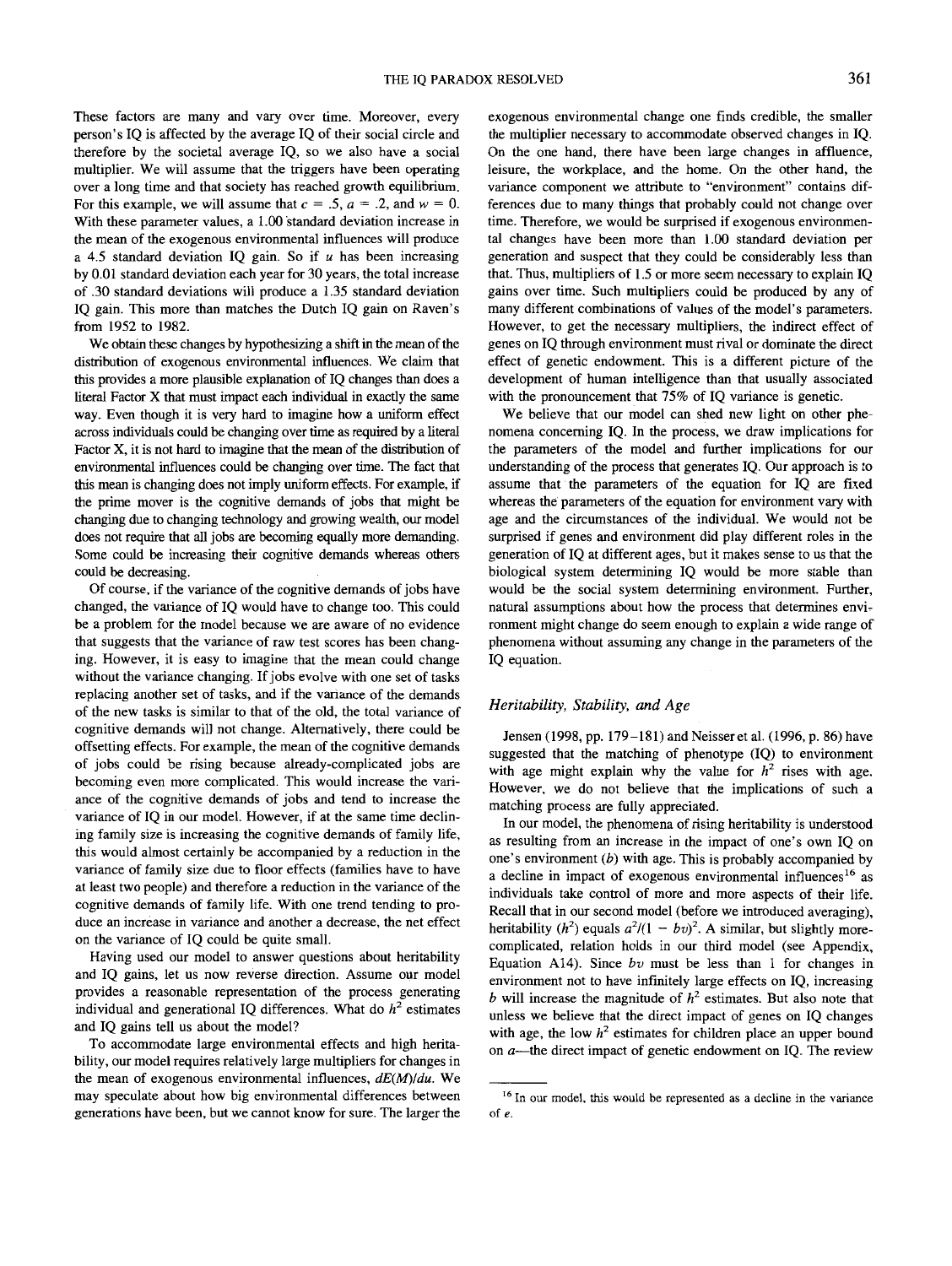by Neisser et al. (1996, p. 85) concludes that for children,  $h^2$  is "of the order of .45." If this is correct, the direct impact of genes on IQ can be no larger than the square root of .45—which is .67.

Further, that value is an *upper* bound. If we are correct in thinking that the explanation of IQ gains over time involves a substantial individual multiplier, the direct impact of genetic endowment on IQ would have to be much lower. Unless one assumes that the direct impact of genes on  $IQ$   $(a)$  changes with age, large multipliers imply that the direct impact of genes is likely to be substantially less than the square root of even lowest estimates of heritability in children. This is why we focus on values of *a* of less than .6 in Table 2.

Our analysis suggests the reinterpretation of another phenomenon. It has long been noted that preschool children's IQs are particularly unstable and that IQs become more stable as people age. In terms of our model, this can be understood as resulting from the same factors that increase  $h^2$  with age. As more and more of the environment comes under control of the individual (in our model, a rising *b* and a falling variance of *e),* the more IQ reflects a person's genetic endowment. At the same time, the relatively transient exogenous environmental factors explain less of the IQ variance between people. As the fraction of variance explained by genes (both directly and indirectly) grows with age, the constancy of IQ over time grows—because genetic differences are stable. Therefore, it may not be a change in the child that increases the constancy of IQ with age, but rather a change in how much control the child is exercising over his or her environment. The very low correlations between the IQs of very young children and their later IQs (even after correction for reliability) might be interpreted, within the framework we propose, as evidence that the upper bound for the direct impact of genetic endowment on IQ is lower still.

# *The Disappearance of Shared Environment and the Source of Nonshared Environment*

Jensen (1998, pp. 178-197) notes that as heritability grows with age, it does so mainly at the expense of another component of IQ variance, namely shared environment. It accounts for a small but significant proportion of IQ variance among young children, but completely disappears in most studies of late-teenage children and adults.

The influence of shared environment is measured most directly by correlations between the IQs of adoptees who share the same environment but don't share genes with the natural siblings in their adoptive family. As for unrelated children currently residing in the same household, our model would explain the correlation between their IQs in terms of the correlation between their values for the exogenous component of environment *(e).* The more aspects of their environments they share, the larger the correlation between their *es,* and therefore the larger the fraction of IQ variance attributable to shared environment. As children age and become more and more independent of their families, living in the same household would mean less and less common environment. After they leave home and live separately, they would have very little environment in common.

A property of our final model is that any transient environmental effect will decay over time. Specifically, it will decay exponentially at the rate  $(1 - w - bv)^{17}$ . As siblings grow older and share less of their environment, their IQs should become less correlated. After some time, they should share almost no environmental effects that are not induced by similar genetic endowment, and the only correlation detectable would be genetic in origin. Thus, our model predicts that the shared environment component of IQ variance will disappear with age.

It can also help us understand why nonshared (as distinct from shared) environmental variance persists in adults. Because all transient environmental differences decay with time, a literal interpretation of our model suggests that childhood experiences cannot be the source of nonshared variance among adults. The source would have to be transient environmental influences closer to the time when their IQs are measured—the random effects that cause a less than perfect match between peoples' environments and their IQs. Therefore, when Plomin and Daniels (1987) say that psychologists should look to environmental differences between siblings for the source of nonshared environmental variance in adults, their suggestion is unlikely to be fruitful; it is no more promising than looking for permanent effects of shared environment.<sup>18</sup> Indeed, Turkheimer and Waldron's (2000) review of studies of the impact of specific nonshared environmental influences finds negligible effect sizes when genetically informed designs are used.

As it stands, our model implies that literally no transient environmental influence has permanent effects. However, it could be altered to accommodate such. For example, we could allow for a neurodeficit caused by inadequate neonatal nutrition by putting a separate term for environmentally induced biological effects into the equation generating IQ. We could allow for other permanent effects by hypothesizing that the current value of IQ has a small permanent effect on the mean of exogenous environmental influences  $(u)$ . This would "lock in" at least a part of any transient gain or loss in IQ. Take the case of shared childhood environment. At present, there is no evidence of important impacts persisting into adulthood. However, Stoolmiller (1999) has argued that significant restriction of range in adoption studies leads to a profound underestimate of the importance of shared environment. We believe we could accommodate persistent effects of shared family environment without compromising any of our fundamental results.

### *Compensatory Education*

In their review of the effects of early education programs on IQ scores, Lazar and Darlington (1982) note that "The conclusion that

 $17$  In a recursive model such as this, a disturbance from equilibrium will exhibit exponential decay at a rate equal to the denominator of the multiplier. Since we are dealing with the rate of decay for an individual, it is the denominator of the individual multiplier that is relevant. A typescript deriving the decay rate is available from the authors. One should not assume that one could identify the denominator for a realistic model from the rate of decay of environmental effects. Such a model would have a number of additional terms complicating such an interpretation (see Footnote 19).

<sup>&</sup>lt;sup>18</sup> Turkheimer (1991) points out the extreme assumptions that are necessary for childhood environment to produce permanent within- but not between-family effects.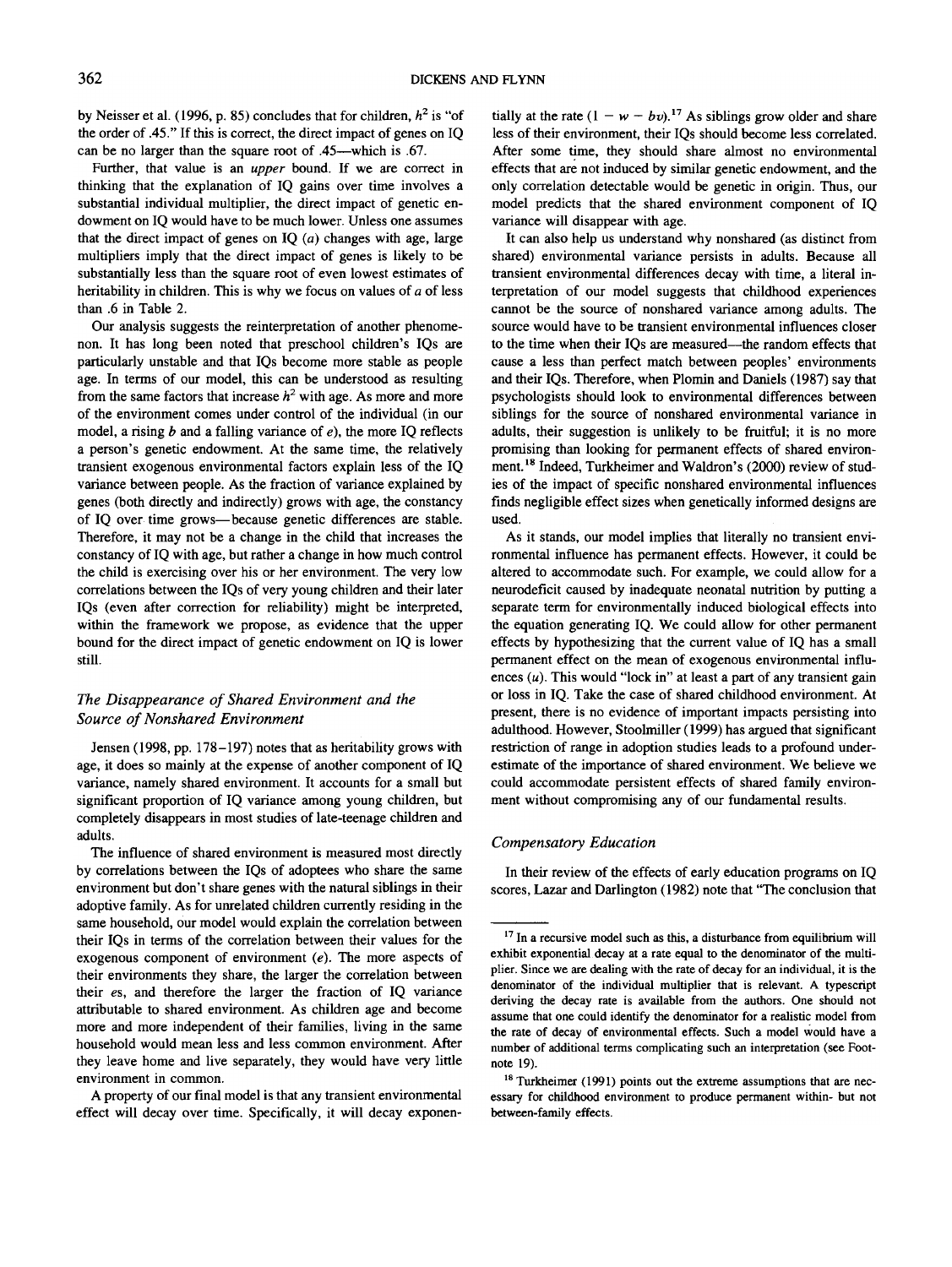a well-run cognitively oriented early education program will increase the IQ scores of low-income children by the end of the program is one of the least disputed results in education evaluation" (p. 44). The wide range of programs they surveyed show other similarities—some of which are less welcome. First, nearly all the gains that treatment children make relative to controls occur in the first year of the program; second, the gains decay when the program ends; and third, they decay far slower than the rate at which they were made. These facts can be explained in the context of our model and shed some light on what the parameters of the model might be.

We would describe the impact of early education as an improvement (increase) in participants' exogenous environmental influences *(e)* and a decline in the impact of their own IQ on their environment *(b)* during the time they are in the program. The impact of each child's IQ on environment- declines, we believe, because the programs substitute cognitively demanding activities for activities that the children would have chosen for themselves, or that others would have chosen for them, had they not been in the program. Thus the environments of children in the program are less subject to influence by their own IQs.

If children's IQs aren't having much effect on their environments, and if their environments suddenly improve a great deal, a very rapid IQ rise might be expected. In several of the studies reported in Lazar and Darlington (1982, p. 45, Table 14), treatment-control differences are largest in the first year of the program. No study shows any sign of steadily increasing gains over the whole course of the program. This pattern—a dramatic rise in the first year—has implications for our model. It suggests that if the time period assumed in the model is a year, the time-averaging of environmental effects is not important (which means that *w* is very close to zero). If time-averaging were going on, the children would still be feeling the drag of their old environments as they entered the program. Gains would come only slowly as the effects of past environments wore off.

The fact that there are no additional gains beyond the initial large jump not only implies that the time-averaging of environmental effects is not active, it also reinforces the conclusion that the program renders the effect of the children's IQs on their own environments relatively unimportant. Otherwise, the IQ gains that the children were making would prompt them to make further improvements in their environments, which in turn would produce further IQ gains over time. For children in these programs, the impact of their IQs on their environments must also be close to zero (b must be close to zero, not just w).<sup>19</sup>

Our model implies that a transient environmental influence will decay exponentially. Therefore, we would expect that once the exogenous shock to their environments (the enrichment treatment) goes away, the effects of the treatment on their IQs would begin to decay exponentially. The studies show that the effects do not disappear dramatically but rather decay slowly—-in contrast with their rapid appearance. The decay is more rapid at the start and then slows over time as in the examples of the behavior of our model in Figures 3 and 5. This is evidence that when children leave the program, their enhanced IQs are matching them with better environments than they had prior to the program, and that those environments are doing something to keep their IQs higher (which means that *b* times *v* must be significantly greater than zero once children are out of the programs).

The contrast between the rapid onset and the relatively slow decay of treatment IQ gains has another implication when interpreted in the context of our model. Even though the rapid onset suggests that the effects of own IQ on environment are virtually nonexistent during the program, the slow decay suggests that the effect of one's own IQ on environment is strong after the end of the program. And if that is true, it suggests something about the character of those aspects of environment that are influenced by individual IQ—intervention programs are able to change them and take children's "control" over them away, which means that the environment that affects a child's IQ must be external to the child or at least subject to manipulation by outsiders. Recall our discussion about what metric should be used to measure the effect size of environment. If the part of total environment that is normally determined by one's own IQ can change independent of one's actions to change it, the standard deviation of total environment *(E)* may be the appropriate metric for measuring environmental change—not the standard deviation of exogenous environment *(e).* Thus, the second entries in each cell of Table 2 (the larger values) may be more appropriate for our multiplier than the first entries.

### *Adoption Studies and Cross-Racial Parenting*

Our model can account for the pattern of results from these studies. Adoption is perhaps the most ambitious environmental manipulation possible. When a child from a disadvantaged background is adopted into an upper-middle-class family, the improvement in the quality of environment amounts to a radical change in exogenous environmental influences *(e).* Studies show large impacts of adoption on IQ in the expected direction while children live in their adoptive homes. Even Lucurto's (1990) skeptical review of adoption studies suggests that the typical adoption moves the child into a better environment and increases the child's IQ by about 12 points.<sup>20</sup> However, those studies in which children have been followed into adolescence (Scarr & Weinberg, 1983; Scarr, Weinberg, & Waldman, 1993) show that as they age, their IQs match their adoptive family less and less and their biological family more and more. Readers comfortable with the model will see that this could be the result of adoptive children gaining control over larger and larger parts of their environment as they age and the consequent decay of shared environmental influences.

Studies of cross-racial parenting and adoption can also be explained more readily by our model than by the standard model. The standard model implies that environment is feeble. If so, why do

<sup>&</sup>lt;sup>19</sup> Or at least any feedback must be happening very quickly. The model we have presented assumes that only current IQ affects current environment and that environment only affects IQ with a lag. If we were going to apply our model to data on IQ measurements in children that were being made a year or more apart, we would want to elaborate the model to allow for simultaneous determination of environment and IQ and for lagged effects of IQ on environment. In such a model, the finding that nearly all IQ gains happen in the first year would not preclude a multiplier effect in the simultaneous determination of IQ and environment, but it would preclude any lagged effect of IQ on environment or environment on IQ.

<sup>&</sup>lt;sup>20</sup> More recently, see Duyme, Dumaret, and Tomkiewicz (1999).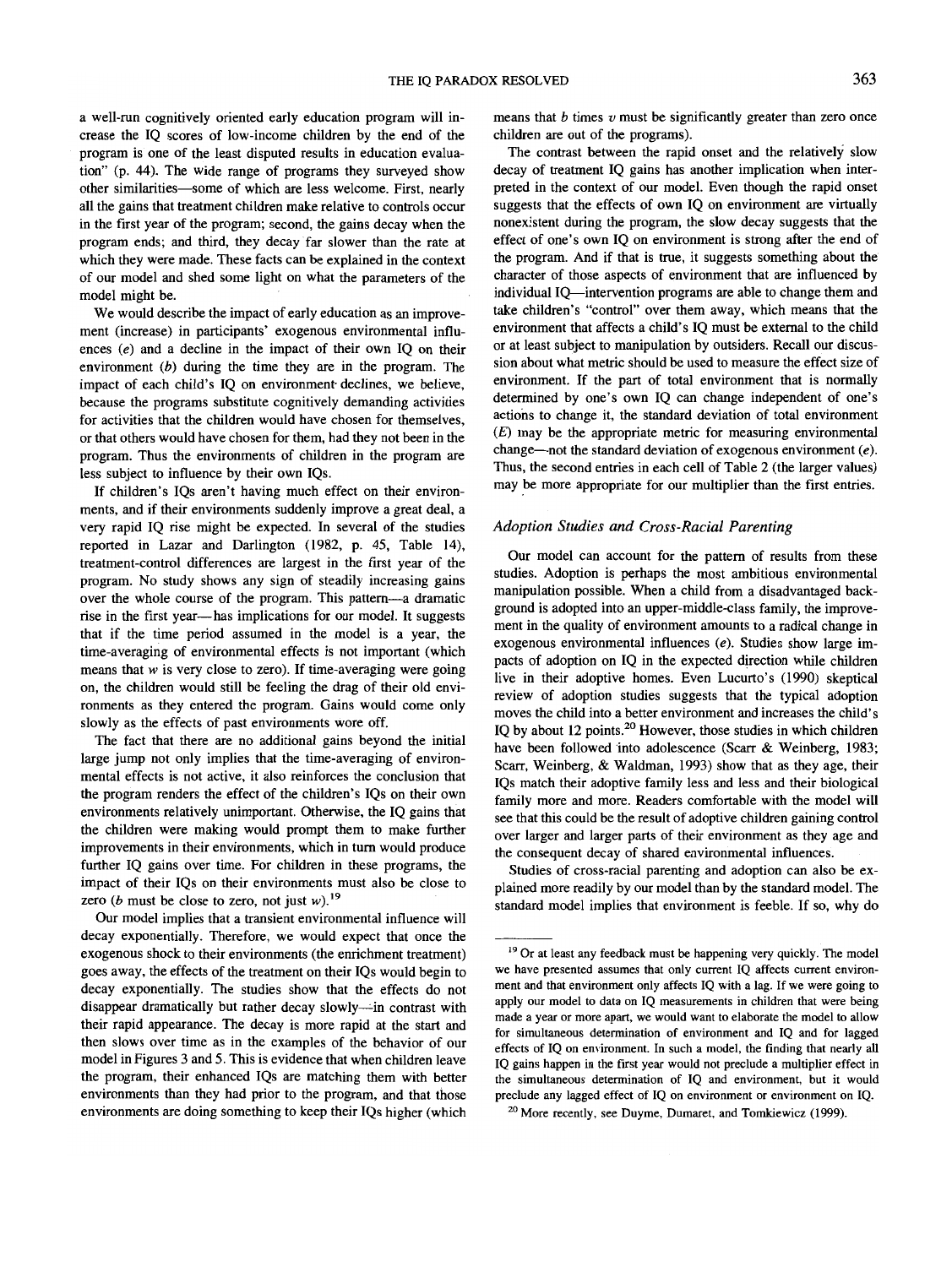the children of Black mothers and White fathers have IQs so much lower than the children of White mothers and Black fathers (Willerman, Naylor, & Myrianthopoulus, 1974)? Mothers are much more important contributors to the typical child's environment than fathers are, but both mothers and fathers contribute equally to a child's genes. In the context of our model, the results of Willerman et al. (1974) suggest that environment plays a potent role in Black-White IQ differences.

The results that are the least friendly to an environmental hypothesis about racial differences are based on comparing Black and half-Black children adopted by White parents with White children adopted by the same parents plus their natural children (Scarr & Weinberg, 1976; Scarr, Weinberg, & Waldman, 1993). While the Black adoptees are young and living primarily at home, the White families have sizable impacts on their IQs. As they age, the adoptees' IQs begin to correlate more with their Black natural parents than with their White adoptive parents and their mean IQ tends to fall well below that of the White adopted children. Taken together, these two phenomena have been interpreted as evidence of a genetic gap between the races: Black children regressing to a genetically determined Black mean that is lower than a genetically determined White mean.

Four points are relevant. First, if family influences become weak in late adolescence, the effects of adoption will fade—no matter what the race of the child. Second, adoptees will tend to return to their preintervention IQs if their postfamily genes and environments are similar to their prefamily genes and environments (the latter is notional, of course). A combination of genes and environment will determine their pre- or postfamily IQs. When the fact that the average mature IQ of Black adoptees is lower than the average mature IQ of White adoptees is cited as evidence that genes rather than environment cause the Black-White IQ gap, that simply begs the question. All possibilities are still open—whether genes or environment or both determine the racial IQ gap. Our model shows that the adoption data makes no prima facie case that environment has a weak explanatory role concerning IQ differences either within or between the races.

Third, as Flynn (1980, p. 104; 1999, pp. 13-14) has acknowledged, it is disturbing that the Black and White adoptees do not exhibit IQ parity while still immersed in the family environment. Perhaps even then, the family does not totally dominate the environment; moreover, the adoptive family cannot level prenatal, perinatal, and early postnatal environmental differences between Black and White, differences that may be of some importance (Broman, Nichols, & Kennedy, 1975; Jensen, 1998, pp. 500-509). Unlike the more-transient environmental influences of later life, very early environmental influences of this kind may have physical effects that are as permanent as the effects of genetic endowment. Nearly all estimates of heritability based on adoption studies would confound such environmental influences with genetic endowment.

Finally, there is Eyferth's (1961) study of the children fathered by Black and White American soldiers with German women after World War II. This is the only study of Black American children totally extracted from their usual environments. The half-Black children had White German prenatal, perinatal, postnatal, and family environments. The study showed IQ parity between Black (half-Black) and White. Flynn (1980, pp. 84-102) has investigated

related questions, such as whether the Black fathers were a genetic elite.

This is not the place to reargue the Black-White IQ question. We merely wish to put the cross-racial adoption literature into perspective and point out how these studies can be easily accommodated in the context of our model. In contrast, the standard model of Jensen and others has a very difficult time accommodating the clearly large environmental effects evident when children are still living in their adoptive homes.

### *Studies of the Effects of Schooling on IQ*

It is sometimes contended that the correlation between years of education and IQ shows that people who have higher IQs get more education, not that education raises IQ. Ceci (1991) presents an impressive array of many different types of evidence, and his analysis leaves little doubt that schooling does influence IQ. However, our model suggests a very different interpretation of that phenomenon than the one found in the studies that Ceci, and more recently Winship and Korenman (1997), review.

Several studies claim to find large effects of education on IQ that persist many years after people have left school.<sup>21</sup> There could be no explanation for large permanent effects in our model because our model implies that the effects of past environment should decay over time. As noted above, we could adapt our model to accommodate modest permanent environmental effects. But must we do so?

All studies that find long-lasting effects that we have identified possess a common methodology: In effect, they regress current IQ on a measure of IQ taken when people were still in school, the number of years of school completed, and other variables. A positive coefficient on years of education is taken as evidence of a causal effect of education on IQ. That does not necessarily follow, as our model makes clear. Assuming that years of schooling completed reflects IQ at the time of school completion and that the two measures of IQ and the completion of school take place at points in time sufficiently far apart so that environmental factors determining IQ are essentially uncorrelated, the correlation between the three measures is entirely due to the common element of the individual's genetic endowment. In other words, by regressing adult IQ on years of schooling completed and an earlier measure of IQ, researchers may have regressed one measure of genetic potential on two other noisy measures of genetic potential. If a variable is regressed on two noisy measures of itself, both will have positive coefficients with their magnitude depending on their signal-to-noise ratios. Studies with this design are simply not informative about the effect of schooling on IQ.

However, the literature also contains a number of quasiexperimental studies where factors beyond the control of individuals cause them to attend more or less school. These are exempt from the criticism made above. As far as we can see, IQ effects in these studies have all been measured fairly close in time to the environmental change. Two of the largest estimated effects for

<sup>&</sup>lt;sup>21</sup> Lorge (1945) claims to find effects of schooling on IQ in his sample of men in their 30s. Jencks (1972) and Wolfle (1980) construct estimates of the effect of education on IQ using path analysis, where the correlations employed are drawn from several different studies.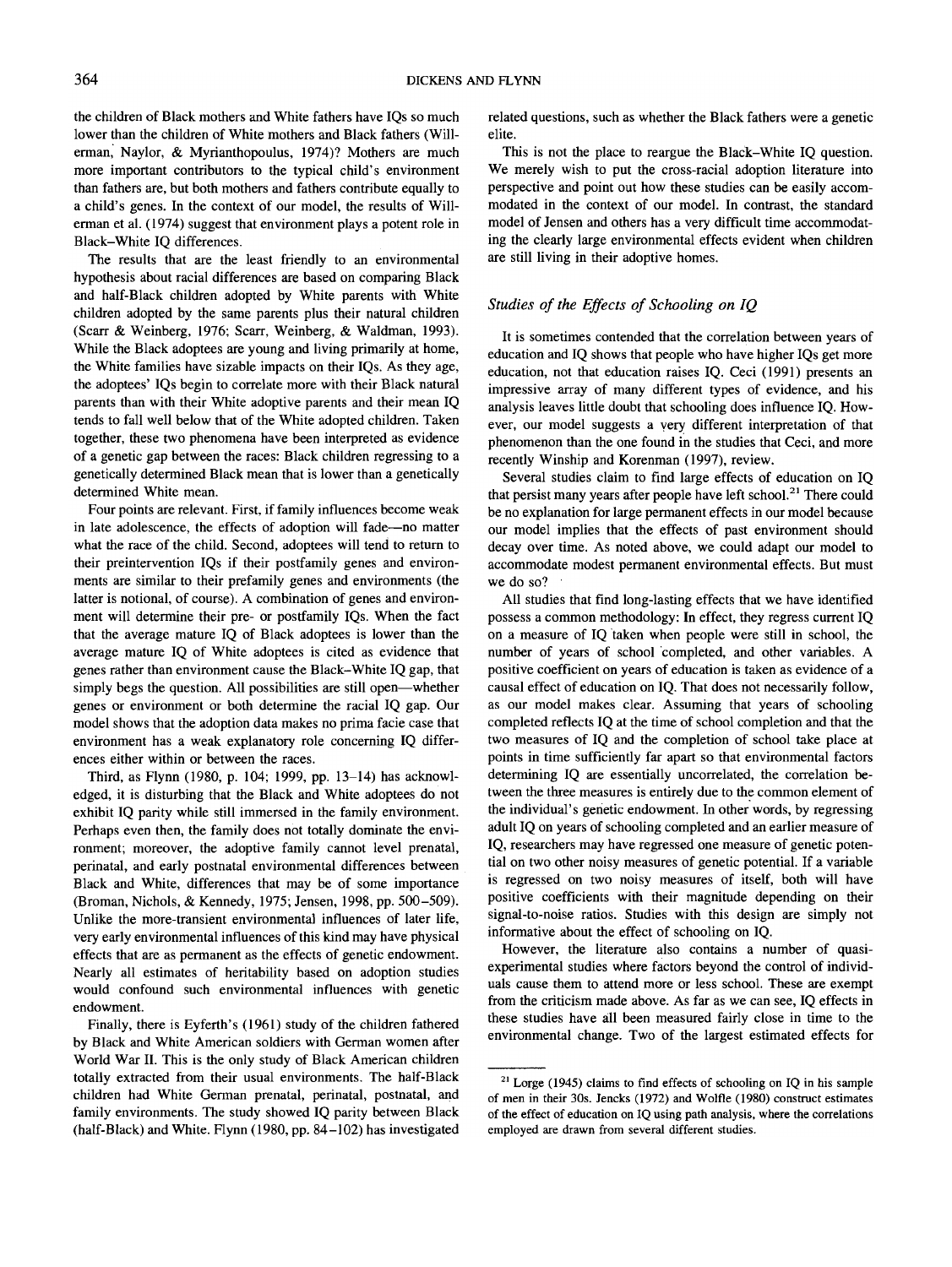educational deprivation come from cases in which large groups of children, whose members would have formed each other's peer groups, were deprived of formal education for extended periods of time (DeGroot, 1948; Green, Hoffman, Morse, Hayes, & Morgan, 1964). There are confounding factors in both cases, and both sets of authors have a difficult time convincingly establishing the quasi-experimental counterfactual. Still, the large effects measured in these studies of groups whose members interact, when contrasted with studies of individuals, are at least suggestive of the importance of the social multiplier.

# *The Positive Correlation of g and Gains Across Subtexts*

Rushton (1999, p. 382) asserts that if group differences in performance on Wechsler Intelligence Scale for Children (WISC) subtests are environmental in origin, the magnitude of the differences should be negatively correlated with subtests' *g* loadings and heritabilities. This assertion has some credibility in the context of the standard model. Our Equation 1 represents that model if we assume that G and E are uncorrelated, which implies that  $a = h$ and  $v = (1 - h^2)^{5}$ . If we also assume that the difference between groups in *E* is the same for every subtest, and if we allow *h(a)* to vary across subtests, and posit that  $g$  loading is simply an alternative measure of heritability, then Rushton's assertion follows. Of course, there is no reason why an environmental difference between two groups must have a uniform effect across all subtests for example, if every member of one group were given the correct answers for one of the subtests. Thus, even in the context of the standard model, Rushton is wrong to assert that environmentally induced performance differences are *necessarily* negatively correlated with heritabilities or *g* loadings. Still, unless there was some reason to posit a correlation between *g* loadings and the variation in *E* differences across subtests, there would be no reason to expect the correlation to be positive and some reason to expect it to be negative.

By contrast, our model can more easily accommodate positive correlations between environmentally caused group differences and measures of heritability. If the reciprocal impact of environment and IQ on each other *(bv)* differs across subtests, and the direct impact of genes on subtest scores does not vary, then environmentally induced gains will be largest on the same subtests that register the highest heritabilities. This follows because larger values for *bv* imply both larger environmental multipliers and larger values for  $\hat{h}^2$ , all else held equal.

Rushton himself agrees that subtest gains on the WISC are positively correlated with inbreeding depression—an indicator of heritability. However, he emphasizes that they are negatively correlated with a measure of *g* for the WISC. Neither correlation is statistically significant. On the other hand, Flynn (1994, 1998a, 2000) has shown that IQ gains over time have been largest on tests of fluid g like Raven's Progressive Matrices, tests that measure raw problem-solving ability while tapping a minimum of learned skill. Flynn (2000) presents IQ gains on WISC subtests and shows that they are positively correlated with a measure of fluid g—though again the results are not statistically significant. Similarly, Jensen (1997) finds positive correlations, again not significant, when he relates  $g$  loadings to subtest differences induced by adoption. These positive correlations are more easily accommodated in our model than in the standard model.

### *Estimating and Testing Our Model*

Our model was developed to illustrate how we believe environment and phenotypic IQ cause each other. Some of its features were chosen for analytic convenience rather than for realism. For example, the model is recursive in IQ and environment primarily to simplify exposition. Were we to attempt to estimate the parameters of the model with long time periods between IQ measurements—periods typical of those studies with repeated measures—we would undoubtedly have to allow for simultaneous determination of IQ and environment. We would also have to allow for lagged effects of IQ on environment and for correlation across time of exogenous environmental effects. We know of no study that offers rich data on environment and high frequency observations on IQ in the context of a genetically informed design, which is to say we know of no data of the sort that would be necessary to estimate such a model. Were such data available, estimation might tell us a great deal about the model's ability to explain IQ differences between individuals.

Because the simple static model is a special case of our model, it should, in theory, be easy to test our more-general model against the restrictions implied by that standard model. In practice, we suspect that gathering the data needed for estimation of our model would require a massive effort over many years. Is there any relevant data available short of such an effort? We offer a tentative "yes." The exercises performed throughout this section—reviewing salient findings from studies of different aspects of the process generating IQ and deducing their implications for the model's parameters—has, we hope, been suggestive. A complete structural meta-analysis of the literature might identify the parameters of at least a very parsimonious version of our model. If the parameters were overidentified, it might be possible to estimate confidence intervals and test restrictions. Even if such an analysis could not identify all of the parameters of our model, it might succeed in testing the restrictions of the simple static model. At the very least, we could use such a meta-analysis, along with Bayesian techniques, to calibrate our model and explore the sensitivity of parameter estimates to different prior beliefs about the magnitude of environmental changes over time and key model parameters.

However, it is unlikely that this would provide a very convincing test. Rather than attempting to estimate the entire model, it might be more fruitful to explore the model's potential for surprising or novel predictions and test those. For example, it predicts that even in adults, radical environmental change should produce significant changes in IQ. If we could test IQ before and after periods of incarceration, or before and after joining religious cults that significantly restrict people's control over their lifestyles, we might observe large changes in IQ surprising from the perspective of the standard model.

# Conclusion

We began with a paradox: If environment explains so little of the IQ variance between individuals, how could changes in environment produce the huge IQ gains that have been observed? We have shown how the reciprocal causation of phenotypic IQ and environment could mask, multiply, and average environmental effects, so that relatively small environmental influences could produce large changes in IQ. We have also sketched how the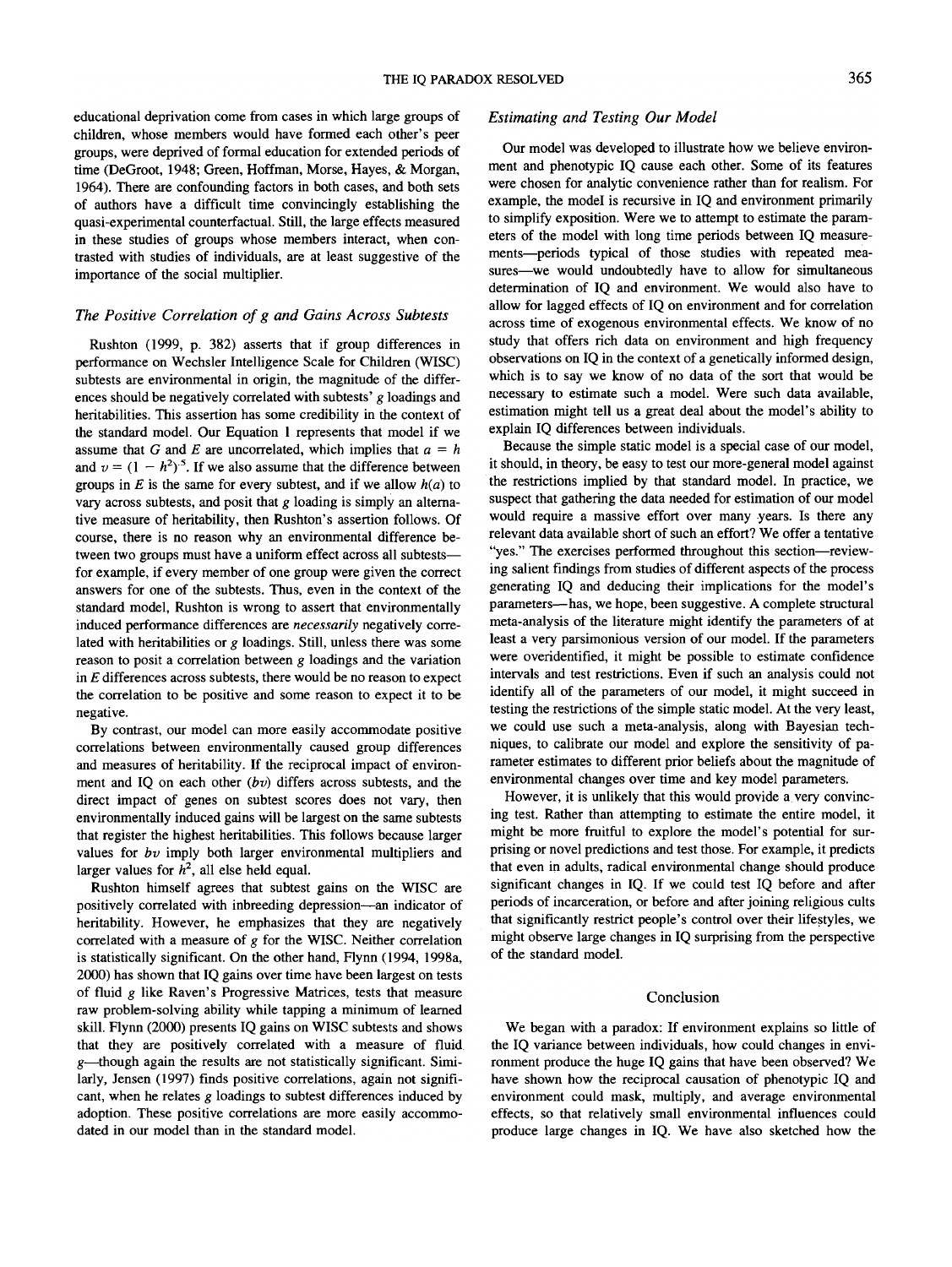model can be used to explain a wide range of phenomena in the IQ literature, how those phenomena can contribute to a better understanding of the implications of the model, and some ways in which the model might be tested and estimated.

The picture that emerges suggests a powerful role for environment in shaping individual IQ. However, we wish to stress that the way environment plays its role is very different from the traditional characterization. It appears that most environmental effects are relatively short-lived.<sup>22</sup> At least for young children, experiences much more than a year old influence today's IQ only because of their effect on past IQ and the effect of past IQ on today's environment. Even then, the effects of environment decay, leaving only a narrow window in which transient environmental effects may influence IQ. If correct, our model suggests that improving IQs in childhood is not the way to raise the IQs of adults. Adult IQ is influenced mainly by adult environment. Enrichment programs may nonetheless be worthwhile because at least some seem to have long-term effects on achievement and life outcomes, and the temporary IQ boosts they provide may mediate those effects. However, our model suggests that such programs would be most likely to produce long-term IQ gains if they taught children how to replicate outside the program the kinds of cognitively demanding experiences that produce IQ gains while they are in the program and motivate them to persist in that replication long after they have left the program. If the programs that were the subjects of longitudinal evaluations were trying to do this, those evaluations suggest that they were unsuccessful.

Our model was motivated by a paradox in the study of IQ, but it may be relevant for describing the development of a wider range of traits and behavior. Any trait that has a tendency to match itself to an environment that reinforces that trait will behave in the fashion our model describes, as long as the effects of environment do not accumulate over time. Even if environmental influences accumulate, that could be accommodated by some simple changes in the model. Setting aside the paradox of genes versus environment in the development of IQ, we hope that our analysis demonstrates something else of importance—the potential of formal models of the development of phenotypic behavioral traits as a product of the reciprocal causation of environment and phenotype.

### References

- Bell, R. Q. (1968). A reinterpretation of the direction of effects in studies of socialization. *Psychological Review, 75,* 81-95.
- Bell, R. Q., & Harper, L. (1977). *Child effects on adults.* Lincoln: University of Nebraska Press.
- Broman, S. H., Nichols, P. L., & Kennedy, W. A. (1975). *Preschool IQ: Prenatal and early developmental correlates.* Hillsdale, NJ: Erlbaum.
- Bronfenbrenner, U. (1989). Ecological system theory. In R. Vasta (Ed.), *Six theories of child development: Revised formulations and current issues* (pp. 185-246). Greenwich, CT: JAI Press.
- Bronfenbrenner, U., & Ceci, S. J. (1994). Nature-nurture reconceptualized in developmental perspective: A bioecological model. *Psychological Review, 101,* 568-586.
- Burtless, G., & Pierce, B. (1996). Changes in the structure of wages. In E. Hanuchek and D. Jorgenson (Eds.), *Improving America's schools: the role of incentives* (pp. 53-74). Washington, DC: National Academy Press.
- Ceci, S. J. (1990). *On intelligence*—*more or less: A bio-ecological treatise on intellectual development.* Englewood Cliffs, NJ: Prentice Hall.
- Ceci, S. J. (1991). How much does schooling influence general intelligence and its cognitive components? A reassessment of the evidence. *Developmental Psychology, 27,* 703-722.
- DeGroot, A. D. (1948). The effects of war upon the intelligence of youth. *Journal of Abnormal Social Psychology, 43,* 311-317.
- Duyme, M, Dumaret, A.-C., & Tomkiewicz, S. (1999). How can we boost IQs of "dull children"?: A late adoption study. *Proceedings of the National Academy of Sciences, 96,* 8790-8794.
- Eyferth, K. (1961). Leistungen verschiedener Gruppen von Besatzungskindern in Hamburg-Wechsler Intelligenztest fur Kinder (HAWIK). *Archiv fur die gesamte Psychologic, 113,* 222-241.
- Flynn, J. R. (1980). *Race, IQ, and Jensen.* London: Routledge and Kegan Paul.
- Flynn, J. R. (1987). Massive gains in 14 nations: What IQ tests really measure. *Psychological Bulletin, 101,* 171-191.
- Flynn, J. R. (1994). IQ gains over time. In R. J. Sternberg (Ed.), *Encyclopedia of human intelligence* (pp. 617-623). New York: Macmillan.
- Flynn, J. R. (1998a). IQ gains over time: Toward finding the causes. In U. Neisser (Ed.), *The rising curve: Long-term gains in IQ and related measures* (pp. 25-66). Washington, DC: American Psychological Association.
- Flynn, J. R. (1998b). Israeli military IQ tests: Gender differences small; IQ gains large. Journal of Biosocial Science, 30, 541-553.
- Flynn, J. R. (1999). Searching for justice: The discovery of IQ gains over time. *American Psychologist, 54,* 5—20.
- Flynn, J. R. (2000). IQ gains, WISC subtests, and fluid *g:* g-theory and the relevance of Spearman's hypothesis to race. In G. R. Bock, J. A. Goode, and K. Webb (Eds.), *The Nature of Intelligence* (pp. 202-227). New York: Wiley.
- Goldberger, A. (1976). On Jensen's method for twins. *Educational Psychologist, 12(\\* 79-82.
- Green, R. L., Hoffman, L. T., Morse, R., Hayes, M. E., & Morgan, R. F. (1964). *The educational status of children in a district without public schools* (Co-Operative Research Project No. 2321). Washington, DC: Office of Education, U.S. Department of Health, Education, and Welfare.
- Harris, J. R. (1995). Where is the child's environment? A group socialization theory of development. *Psychological Review, 102,* 458-489.
- Harris, J. R. (1999). *The nurture assumption.* New York: Simon and Schuster.
- Harris, J. R., & Liebert, R. M. (1991). *The child: A contemporary view of development* (3rd ed.). Englewood Cliffs, NJ: Prentice Hall.
- Heimstein, R. J., & Murray, C. (1994). *The bell curve: Intelligence and class structure in American life.* New York: Simon and Schuster.
- Jencks, C. (1972). *Inequality: A reassessment of the effects of family and schooling in America.* New York: Basic Books.
- Jencks, C. (1980). Heredity, environment, and public policy reconsidered. *American Sociological Review, 45,* 723—736.

 $22$  Environmental factors that have permanent physical effects, as nutrition might, would be exceptions. In fact, by having persistent effects, we would expect that such factors would also have very large effects—their persistence allowing them to rival genes in importance. The virtual disappearance of between-family effects with age in the study of IQ differences suggests that there is little systematic difference between families in the factors producing such effects, at least within the range of families that have been the subjects of IQ studies. However, views on this may change, because some of the most compelling critiques of existing studies of heritability suggest that these studies may profoundly understate the role of shared family environment (Stoolmiller, 1999).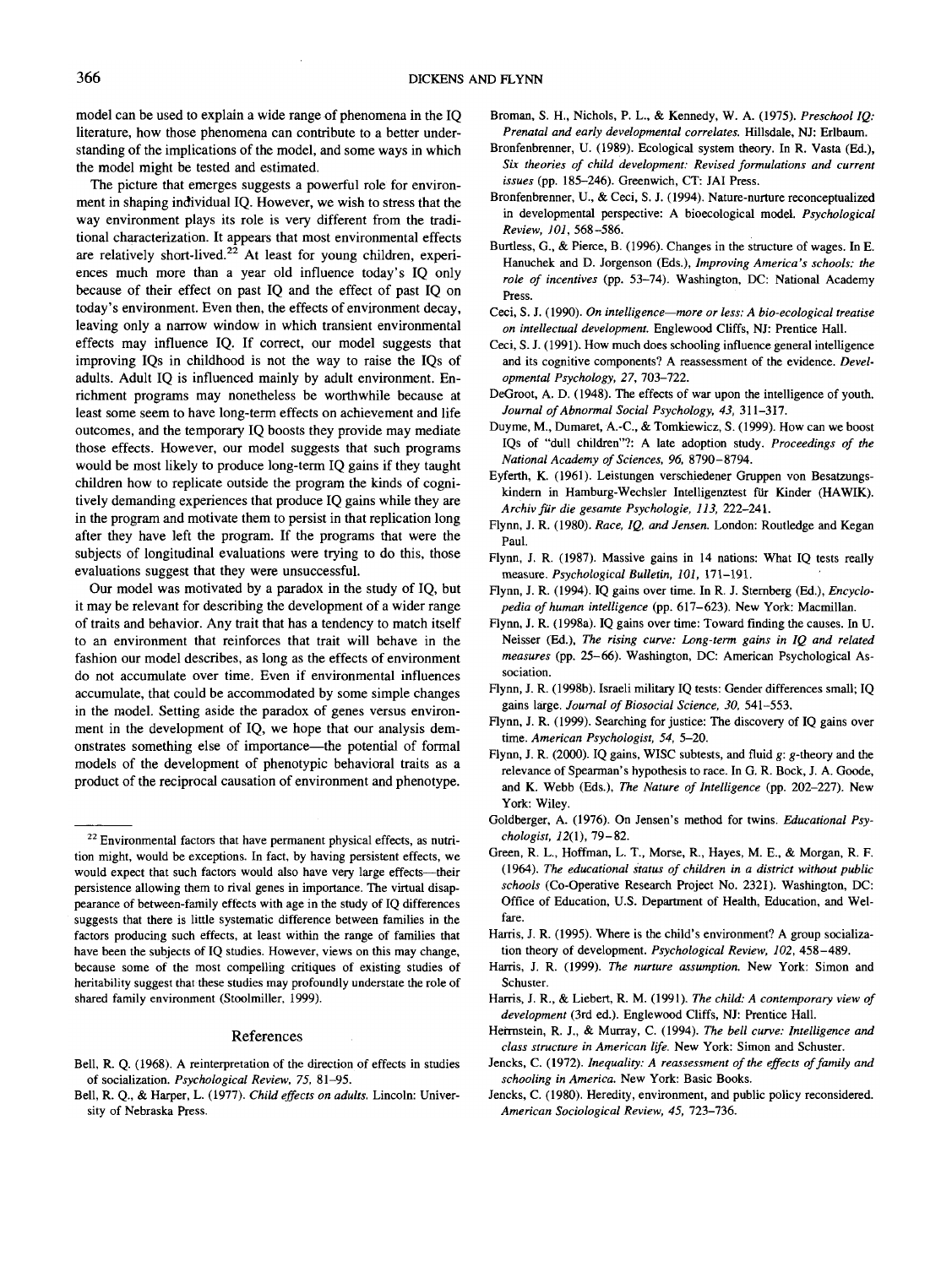Jensen, A. R. (1973a). *Educability and group differences.* New York: Harper and Row.

- Jensen, A. R. (1973b). *Educational differences.* London: Methuen.
- Jensen, A. R. (1975). The meaning of heritability in the behavioral sciences. *Educational Psychologist, 11,* 171-183.
- Jensen, A. R. (1997). Adoption data and two g-related hypotheses. *Intelligence,* 25(1), 1-6.
- Jensen, A. R. (1998). *The g factor: The science of mental ability.* Westport, CT: Praeger.
- Kohn, M. L., & Schooler, C. (1983). *Work and personality: An inquiry into the impact of social stratification.* Norwood, NJ: Ablex.
- Lazar, I., & Darlington, R. (1982). Lasting effects of early education: A report from the Consortium for Longitudinal Studies. *Monographs of the Society for Research in Child Development, 47(2-3).*
- Lewontin, R. C. (1976). Race and intelligence. In N. J. Block & G. Dworkin (Eds.), *The IQ controversy* (pp. 617-623). New York: Macmillan.
- Lorge, L. L. (1945). Schooling makes a difference. *Teachers College Record, 46,* 483-492.
- Lucurto, C. (1990). The malleability of IQ as judged from adoption studies. *Intelligence, 14,* 275-292.
- Neisser, U., Boodoo, G., Bouchard, T. J., Jr., Boykin, A. W., Brody, N., Ceci, S. J., Halpern, D. F., Loehlin, J. C., Perloff, R., Sternberg, R. J., & Urbina, S. (1996). Intelligence: Knowns and unknowns. *American Psychologist, 51,* 77-101.
- Plomin, R., & Daniels, D. (1987). Why are children in the same family so different from one another? *Behavioral and Brain Sciences, 14,* 373- 427.
- Rushton, J. P. (1999). Secular gains in IQ not related to the g factor and inbreeding depression—unlike Black-White differences. *Personality and Individual Differences, 26,* 169-180.
- Scarr, S. (1985). Constructing psychology: Making facts and fables for our times. *American Psychologist, 40,* 499-512.
- Scarr, S. (1992). Developmental theories for the 1990s: Development and individual differences. *Child Development, 63(1),* 1-19.
- Scarr, S., & McCartney, K. (1983). How people make their own environments: A theory of genotype —» environment effects. *Child Development, 54,* 424-435.
- Scarr, S., & Weinberg, R. A. (1976). IQ test performance of Black children adopted by White families. *American Psychologist, 31,* 726-739.
- Scarr, S., & Weinberg, R. A. (1983). The Minnesota adoption studies: Genetic differences and malleability. *Child Development, 54,* 260-267.
- Scarr, S., Weinberg, R. A., *&* Waldman, I. D. (1993). IQ correlations in transracial adoptive families. *Intelligence, 17,* 541-555.
- Schooler, C., & Mulatu, M. S. (in press). The reciprocal effects of leisure time activities and intellectual functioning in older people: A longitudinal analysis. *Psychology and Aging.*
- Schooler, C., Mulatu, M. S., & Dates, G. (1999). The continuing effects of substantively complex work on the intellectual functioning of older workers. *Psychology and Aging, 14,* 483-506.
- Spenner, K. I. (1983). Deciphering Prometheus: Temporal change in the skill level of work. *American Sociological Review, 48,* 824-837.
- Stoolmiller, M. (1999). Implications of the restricted range of family environments for estimates of heritability and nonshared environment in behavior-genetic adoption studies. *Psychological Bulletin, 125,* 392- 409.
- Turkheimer, E. (1991). Individual and group differences in adoption studies of IQ. *Psychological Bulletin, 110,* 392-405.
- Turkheimer, E. (1997). Spinach and ice cream: Why environmentalist social science is so difficult. [Working paper). Charlottesville, VA: University of Virginia.
- Turkheimer, E., & Gottesman, I. I. (1996). Simulating the dynamics of genes and environment in development. *Development and Psychopathology, 8,* 667-677.
- Turkheimer, E., & Waldron, M. (2000). Nonshared environment: A theoretical, methodological, and quantitative review. *Psychological Bulletin, 126,* 78-108.
- Willerman, L., Naylor, A. F., & Myrianthopoulos, N. C. (1974). Intellectual development of children from interracial matings: Performance in infancy and at 4 years. *Behavior Genetics, 4,* 84-88.
- Winship, C., & Korenman, S. (1997). Does staying in school make you smarter? The effects of education on IQ in *The Bell Curve.* In B. Devlin, S. E. Fienberg, D. P. Resnick, & K. Roeder (Eds.), *Intelligence, genes, and success: Scientists respond to The Bell Curve* (pp. 215-234). New York: Springer.
- Winship, C., & Korenman, S. (1999). Economic success and the evolution of schooling and mental ability. In S. Mayer & P. E. Peterson (Eds.), *Earning & Learning: How Schools Matter* (pp. 49—78). Washington, DC: Brookings.
- Wolfle, L. M. (1980). The enduring effects of education on verbal skills. *Sociology of Education, 53,* 104-114.

*(Appendix follows)*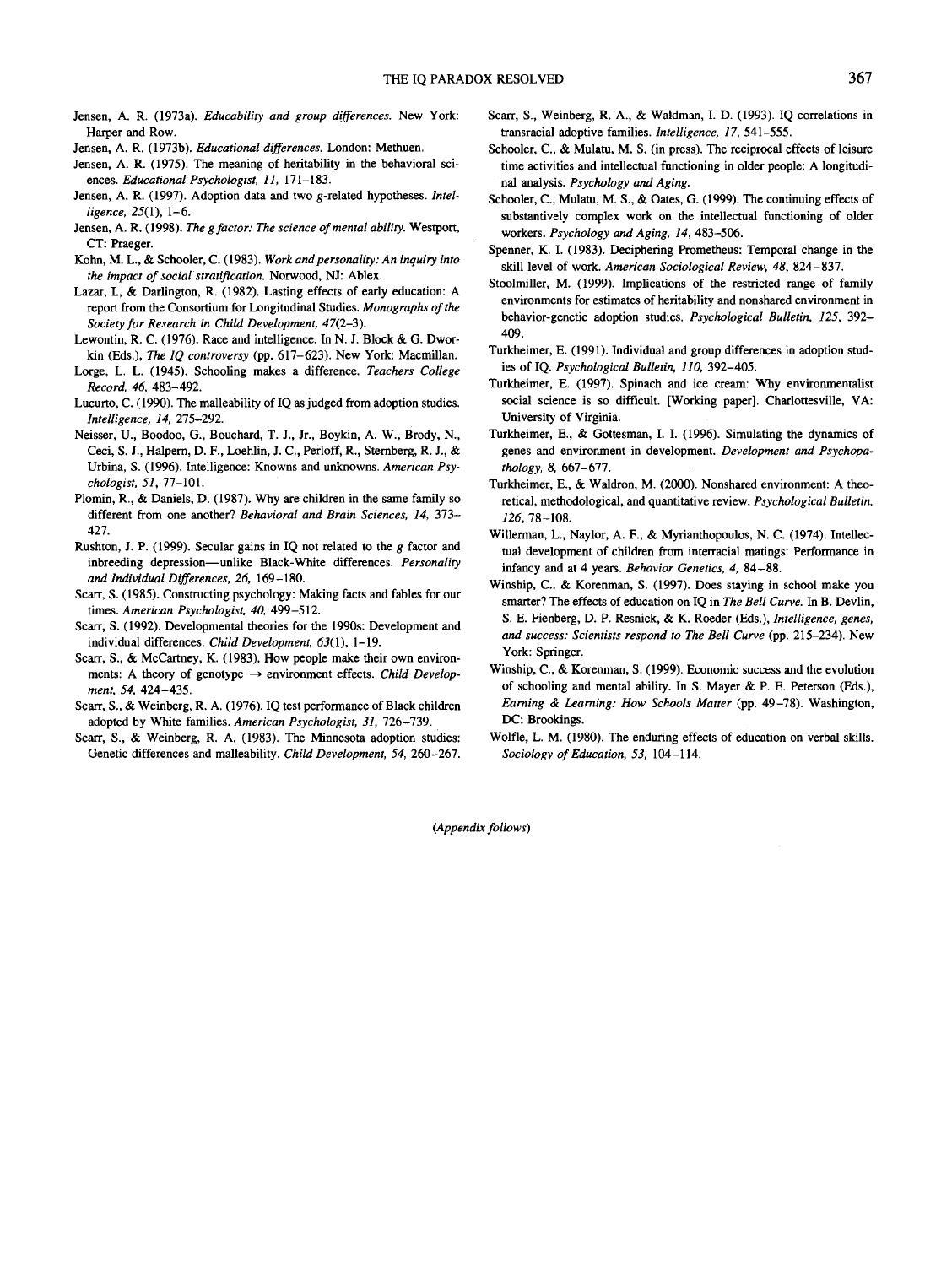#### Appendix

### Derivations of the Multipliers

In this appendix, we show the full derivation of the multiplier in Equation 9 from Equations 1' and 2' and show how the multipliers presented in Equations 10 and 11 can be derived from the model represented by Equations 1" and 2".

### Deriving the Environmental Multiplier for Model 2 (Equation 9)

We assume that  $G_i$  and  $e_j$  from Equations 1' and 2' are independent random draws from populations with mean 0, variance 1 for G, and variance  $\sigma_e^2$  for *e*. Given individual values for  $G_i$  and  $e_i$ , Equations 1' and 2' represent a system of deterministic difference equations that will have a single equilibrium value for each person  $j$  if  $bv$  is positive and less than 1 as we assume. The easiest way to find the equilibrium value is to substitute the right-hand side (RHS) of Equation 2' for  $E<sub>i</sub>$  in Equation 1', to assume the equilibrium condition that  $M_{jt} = M_{jt-1}$  for all *t*, and to solve for  $M_j$ . That yields Equation 6 in the text. Substituting the RHS of Equation 6 into Equation 2' yields Equation 7 in the text.

We now note that  $M_i$  gives us the IQ of individual *j* as a function of two independent random variables,  $G_i$  and  $e_i$ . Thus the variance of  $M_i$  can be uniquely partitioned. Assuming that the variance of  $M_j$  and  $G_j$  have been standardized to 1, and that the expected values of  $G_i$  and  $e_i$  are 0, the expected value of  $M_i = \nu u/(1 - bv)$ . Subtracting that from both sides of Equation 6, squaring them, and then taking expected values yields

$$
1 = \frac{a^2}{(1 - bv)^2} + \frac{v^2 \sigma_e^2}{(1 - bv)^2}.
$$
 (A1)

If the process generating IQ data in a population was that represented in Equations 1' and 2', then the expected value of  $h^2$  would be the first term in Equation A1, and  $1 - h^2$  would be equal to the second term. To see this, note that  $h^2$  can be estimated as the correlation of the IQs of identical twins raised apart. Identical twins raised apart would have  $G$  in common but their *es* would be independent, so from Equation 6 the correlation of IQs of identical twins raised apart will be equal to the first term in Equation Al.

Repeating the analysis of Equation 6 done above to find the mean of *Mj* for Equation 7, we find the mean of  $E_i$ , is  $u/(1 - bv)$ . Subtracting it from each side of Equation 7, squaring, and taking expected values yields

$$
1 = \frac{b^2 a^2}{(1 - bv)^2} + \frac{\sigma_e^2}{(1 - bv)^2}.
$$
 (A2)

Now note that

 $h^2 = \frac{a^2}{(1 - bv)^2} \Rightarrow (1 - bv) = \frac{a}{h}$ 

and

$$
b = \frac{1 - \frac{a}{h}}{v}
$$
 (A3)

and that if we substitute  $a/h$  for  $(1 - bv)$  in Equation A2, it implies that

$$
\sigma_e^2 = \frac{a^2}{h^2} - b^2 a^2.
$$
 (A4)

Next, we use the fact that  $(1 - h^2)$  is equal to the second term in Equation Al and get

$$
v^2 = \frac{(1 - h^2)(1 - bv)^2}{\sigma_z^2}
$$
 (A5)

by rearranging terms. Substituting for *b* in Equation A4 from Equation A3, substituting for the variance of *e* in Equation A5 from Equation A4, substituting for  $(1 - bv)$  from Equation A3, solving for  $v^2$ , simplifying, and taking the square root of both sides yields Equation 8 in the text. Taking the derivative of the expected value of Equation 6 with respect to  $u$  yields the effect on *M* of changing *u*, which is the constant  $v/(1 - bv)$ . Substituting for *v* and  $(1 - bv)$  using Equations 8 and A3 yields the form for the multiplier in Equation 9.

# Derivation of the Multipliers for Model 3 (Equations 10 and 11)

Our strategy for computing these multipliers has two steps. First, compute the derivative of the expected value of measured IQ with respect to a change in the mean of the distribution of exogenous environmental effects  $(u)$ . Second, show how the elements of those derivatives can be related to quantities we either know or might have intuitions about to derive the results discussed in the text, thus relating the values of the multipliers to *a, h,* and the impact of population averages on individual IQ.

To begin, we note that Equation 1" implies

$$
wM_{ji-1} = waG_j + v \sum_{i=1}^{t-1} w^i E_{ji-i-1},
$$
 (A6)

which further implies that Equation 1" can be rewritten

$$
M_{ji} = aG_j + v \sum_{i=1}^{t} w^{i-1} E_{ji-i} + wM_{ji-1} - waG_j - v \sum_{i=1}^{t-1} w^{i} E_{ji-i-1}
$$
  
=  $(1 - w)aG_j + wM_{ji-1} + vE_{ji-1}$ . (A7)

Substituting for  $E_{j_1-j}$  from Equation 2" in Equation A7 yields

$$
M_{jt} = (1 - w)aG_j + (w + bv)M_{jt-1} + vcP + v(u + e_{jt-1}).
$$
 (A8)

Equation AS describes a dynamic stochastic system. As with any dynamic system, analysis requires either that we state starting conditions or we must analyze the system asymptotically. We choose to do both in that we will assume that *M* and *E* for each person at time zero will start at values such that at all points in time  $E(M_{ij}) = E(M_{ij-1})$  and  $E(E_{ij}) =$  $E(E_{j-1})$ —that is, we are assuming that the starting values for *M* and *E* are their asymptotic or equilibrium expectations. These assumptions simplify the analysis and will not substantially impact the relation between the model and reality, because there is evidence that the system tends to converge in expectation to its long run equilibrium relatively quickly. Specifically, the decay of the effects of enrichment programs and the disappearance of the influence of shared environment relatively quickly after people strike out on their own suggest that the system quickly seeks a new equilibrium when an environmental influence is removed. Thus, our starting value assumptions should be appropriate for the analysis of heritability estimates in populations of adults. The assumption allows us to drop the time subscript on single variables within expectations. For notational convenience, at this point we will also drop the subscript *j* for individual.

Considering only how the average individual's intelligence will be determined given a particular level of average intelligence in society *(P),*